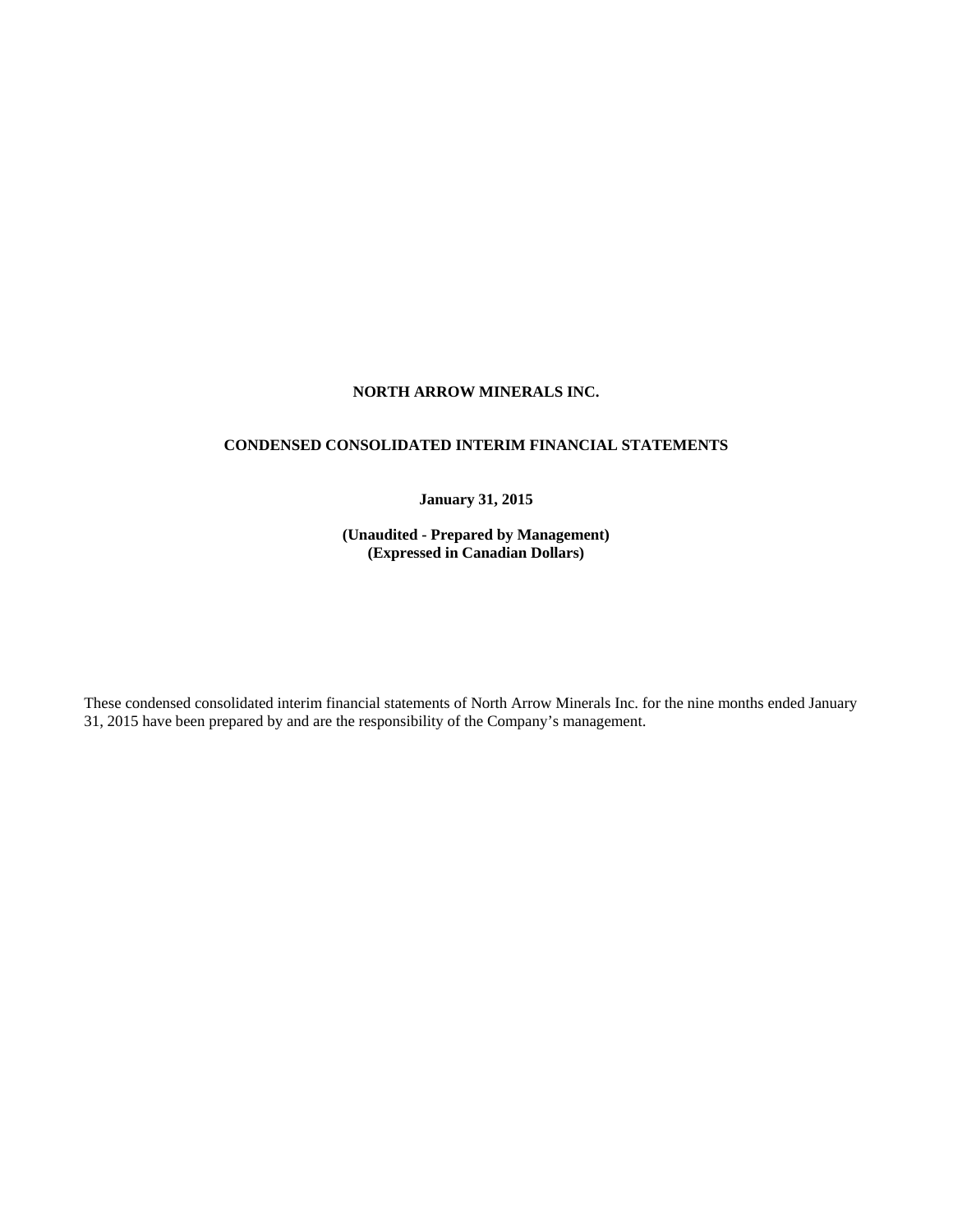# **NORTH ARROW MINERALS INC. CONDENSED CONSOLIDATED INTERIM STATEMENTS OF FINANCIAL POSITION (Unaudited- Prepared by Management) (Expressed in Canadian Dollars) As at**

|                                                                         | <b>January 31, 2015</b> | April 30, 2014 |                  |
|-------------------------------------------------------------------------|-------------------------|----------------|------------------|
| <b>ASSETS</b>                                                           |                         |                |                  |
|                                                                         |                         |                |                  |
| <b>Current</b>                                                          |                         |                |                  |
| Cash                                                                    | \$<br>4,063,949         | $\mathbb{S}$   | 9,396,969        |
| Receivables (Note 5)                                                    | 89,885                  |                | 52,472           |
| Marketable securities (Note 6)                                          | 600                     |                | 1,275            |
| Prepaid expenses                                                        | 30,399                  |                | 16,936           |
|                                                                         | 4,184,833               |                | 9,467,652        |
|                                                                         |                         |                |                  |
| <b>Equipment</b> (Note 7)                                               | 91,052                  |                | 94,697           |
| <b>Exploration and evaluation assets (Note 8)</b>                       | 8,951,393               |                | 4,350,909        |
|                                                                         | \$<br>13,227,278        | \$             | 13,913,258       |
|                                                                         |                         |                |                  |
| <b>LIABILITIES</b>                                                      |                         |                |                  |
| <b>Current</b>                                                          |                         |                |                  |
| Accounts payable and accrued liabilities (Note 9)                       | \$<br>294,223           | \$             | 360,890          |
| Due to related parties                                                  | 12,537                  |                | 20,622           |
|                                                                         | 306,760                 |                | 381,512          |
|                                                                         |                         |                |                  |
| <b>SHAREHOLDERS' EQUITY</b>                                             |                         |                |                  |
| Capital stock (Note 10)                                                 | 24,918,104              |                | 24,918,104       |
| Share-based payment reserve (Note 10)<br>Investment revaluation reserve | 2,939,088               |                | 2,334,073        |
|                                                                         | (14, 888)               |                | (14,213)         |
| Deficit                                                                 | (14, 921, 786)          |                | (13,706,218)     |
|                                                                         | 12,920,518              |                | 13,531,746       |
|                                                                         | \$<br>13,227,278        |                | \$<br>13,913,258 |
| Nature and continuance of operations (Note 1)                           |                         |                |                  |

**Approved and authorized on behalf of the Board on March 26, 2015:**

| "D. Grenville Thomas" | <b>Director</b> | "Blair Murdoch" | <b>Director</b> |
|-----------------------|-----------------|-----------------|-----------------|
|                       |                 |                 |                 |

The accompanying notes are an integral part of these condensed consolidated interim financial statements.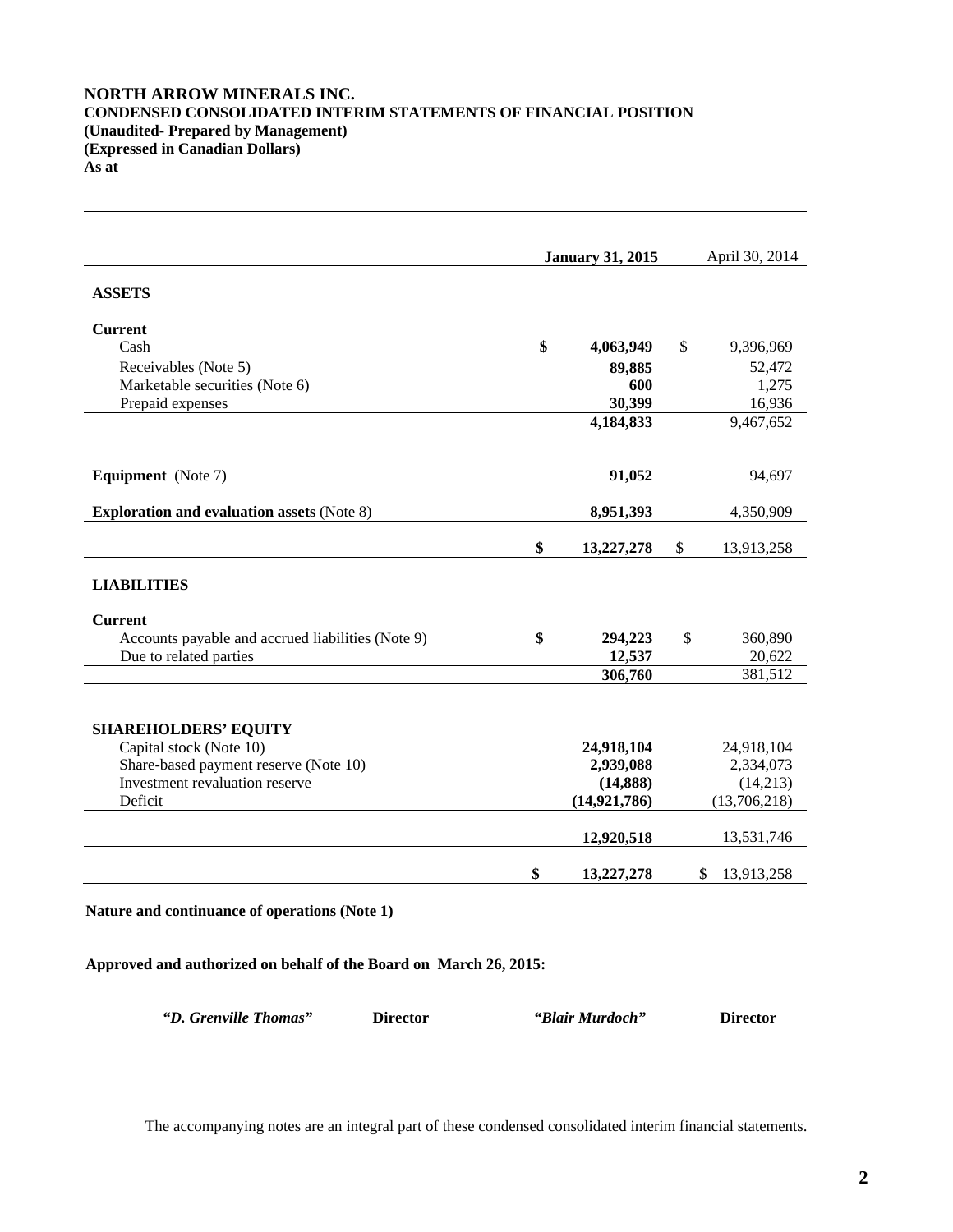# **NORTH ARROW MINERALS INC.**

# **CONDENSED CONSOLIDATED INTERIM STATEMENTS OF LOSS AND COMPREHENSIVE LOSS For the Three and Nine Months Ended January 31, (Unaudited- Prepared by Management)**

**(Expressed in Canadian Dollars)** 

|                                                                           | <b>Three</b>   | Three        | <b>Nine</b>    | Nine months              |
|---------------------------------------------------------------------------|----------------|--------------|----------------|--------------------------|
|                                                                           | months         | months       | months         | ended                    |
|                                                                           | ended          | ended        | ended          | January 31,              |
|                                                                           | <b>January</b> | January 31,  | <b>January</b> | 2014                     |
|                                                                           | 31, 2015       | 2014         | 31, 2015       |                          |
|                                                                           |                |              |                |                          |
| <b>EXPENSES</b>                                                           |                |              |                |                          |
| <b>Advertising, promotion and travel</b>                                  | \$28,986       | \$27,484     | \$145,342      | $\mathbb{S}^-$<br>52,345 |
| <b>Consulting</b>                                                         | 24,801         | 19,504       | 49,029         | 73,408                   |
| <b>Depreciation</b>                                                       | 3,005          |              | 8,196          | 692                      |
| Office, miscellaneous and rent                                            | 17,138         | 18,925       | 103,248        | 63,604                   |
| <b>Professional fees</b>                                                  | 1,573          | 9,090        | 12,663         | 21,748                   |
| <b>Property investigation costs</b>                                       | 1,043          | 8,267        | 9,463          | 21,134                   |
| <b>Regulatory and filing fees</b>                                         | 6,103          | 4,798        | 8,500          | 18,655                   |
| <b>Salaries and benefits</b>                                              | 165,057        | 116,424      | 329,574        | 186,671                  |
| <b>Share-based compensation (Note 10)</b>                                 | 192,431        | 240,581      | 605,015        | 616,144                  |
|                                                                           | (440, 137)     | (445,073)    | (1,271,030)    | (1,054,401)              |
| <b>Interest and other income</b>                                          | 12,564         | 12,919       | 55,462         | 24,673                   |
| Net loss for the period                                                   | (427,573)      | (432, 154)   | (1,215,568)    | (1,029,728)              |
| <b>Unrealized</b><br>available-for-sale<br>loss<br>on<br>financial assets | 150            | 450          | (675)          | 150                      |
| Comprehensive loss for the period                                         | \$(427,423)    | \$ (431,704) | \$(1,216,243)  | \$(1,029,578)            |
| Basic and diluted loss per share                                          | \$<br>(0.01)   | (0.01)<br>\$ | \$<br>(0.02)   | \$<br>(0.03)             |
| Weighted average number of common<br>shares                               | 49,779,741     | 42,064,741   | 49,779,741     | 33,080,139               |

The accompanying notes are an integral part of these condensed consolidated interim financial statements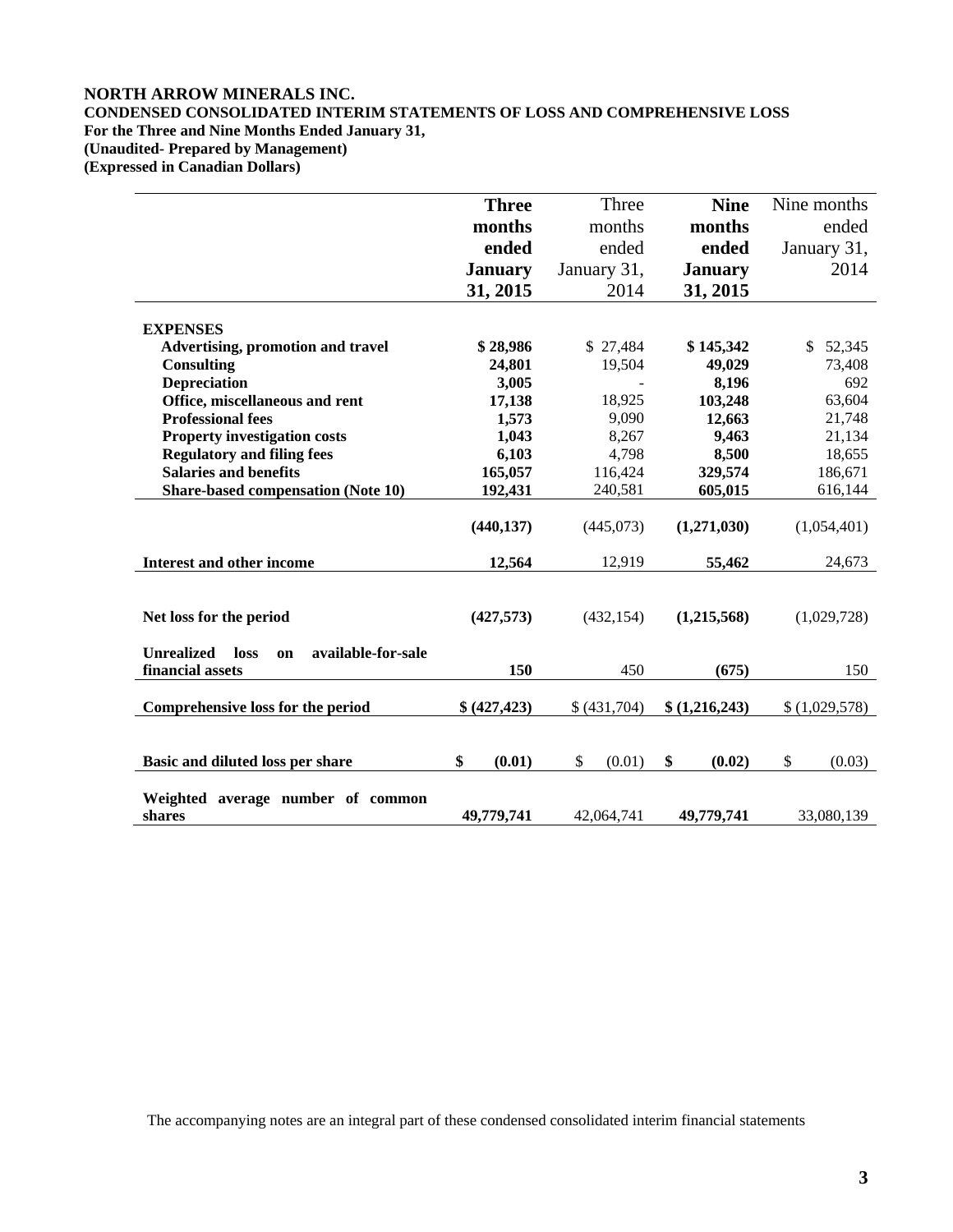# **NORTH ARROW MINERALS INC. CONDENSED CONSOLIDATED INTERIM STATEMENTS OF CASH FLOWS For the Nine Months Ended January 31, (Unaudited- Prepared by Management) (Expressed in Canadian Dollars)**

|                                                                                                       | 2015              |              | 2014        |
|-------------------------------------------------------------------------------------------------------|-------------------|--------------|-------------|
| <b>CASH FLOWS FROM OPERATING ACTIVITIES</b>                                                           |                   |              |             |
| Net income (loss) for the period                                                                      | \$<br>(1,215,568) | $\mathbb{S}$ | (1,029,728) |
| Items not involving cash:                                                                             |                   |              |             |
| Depreciation                                                                                          | 8,196             |              | 692         |
| Share-based compensation                                                                              | 605,015           |              | 616,144     |
| Changes in non-cash working capital items:                                                            |                   |              |             |
| Decrease (increase) in receivables                                                                    | (37, 413)         |              | (34,957)    |
| Increase in prepaid expenses                                                                          | (13, 463)         |              | (19,636)    |
| Increase (decrease) in accounts payable and accrued liabilities                                       | (32,546)          |              | (24, 386)   |
| Increase (decrease) in due to related parties                                                         | (8,085)           |              | (107, 893)  |
|                                                                                                       |                   |              |             |
|                                                                                                       | (693, 864)        |              | (599, 764)  |
| <b>CASH FLOWS FROM FINANCING ACTIVITIES</b>                                                           |                   |              |             |
| Proceeds from issuance of shares                                                                      |                   |              | 5,368,600   |
| <b>CASH FLOWS FROM INVESTING ACTIVITIES</b><br>Expenditures on exploration and evaluation assets, net | (4,634,605)       |              | (2,150,161) |
| Purchase of equipment                                                                                 | (4, 551)          |              |             |
|                                                                                                       | (4,639,156)       |              | (2,150,161) |
|                                                                                                       |                   |              |             |
| Change in cash                                                                                        | (5,333,020)       |              | 2,618,675   |
| Cash, beginning of the period                                                                         | 9,396,969         |              | 2,893,755   |
| Cash, end of the period                                                                               | \$<br>4,063,949   | \$           | 5,512,430   |
| Cash paid during the period for interest                                                              | \$                | \$           |             |
|                                                                                                       |                   |              |             |
| Cash paid during the period for income taxes                                                          | \$                | \$           |             |

**Supplemental disclosure with respect to cash flows (Note 13)**

The accompanying notes are an integral part of these condensed consolidated interim financial statements.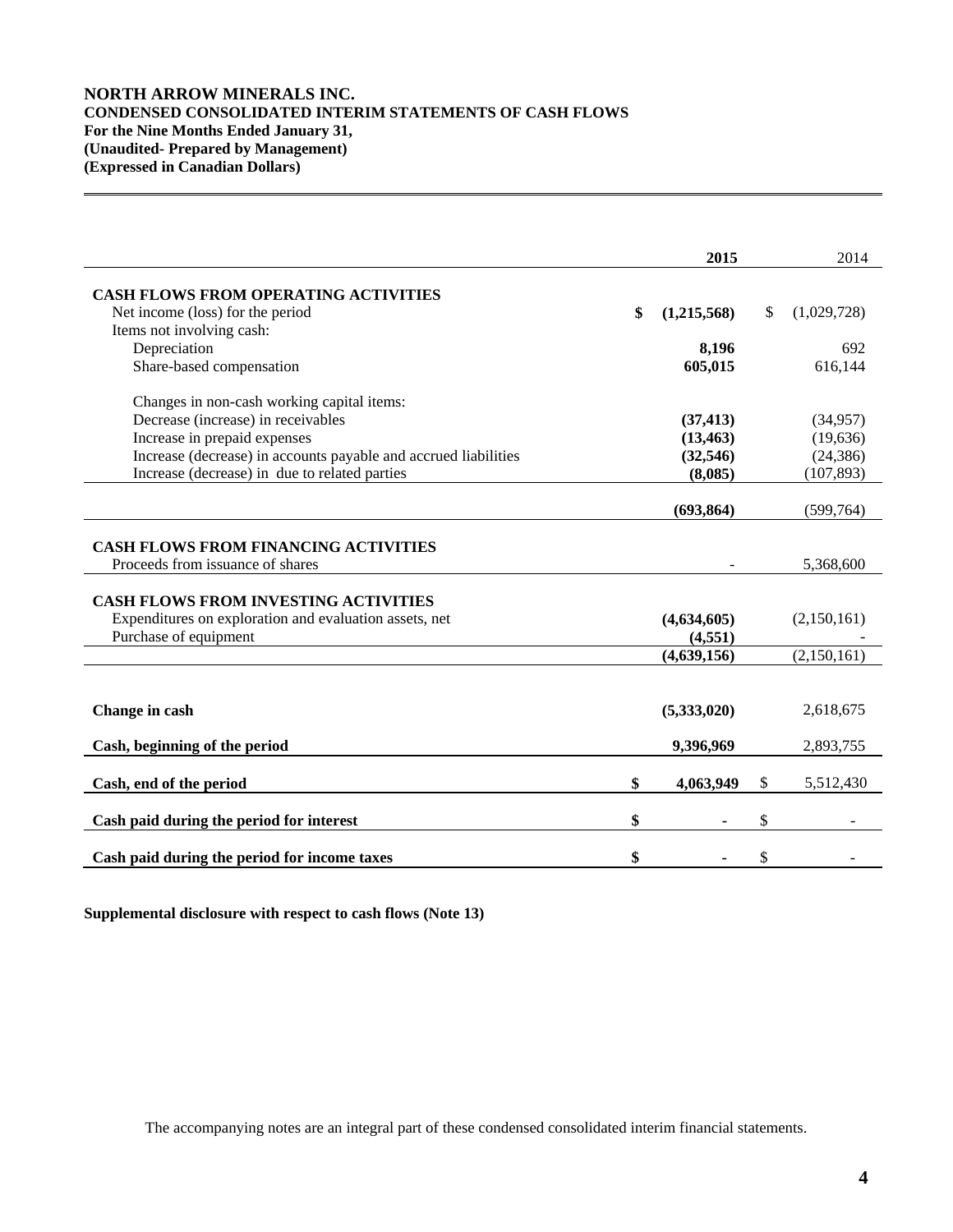# **NORTH ARROW MINERALS INC. CONDENSED CONSOLIDATED INTERIM STATEMENTS OF CHANGES IN EQUITY (Unaudited- Prepared by Management) (Expressed in Canadian Dollars)**

 $\overline{a}$ 

|                                      | Number of<br><b>Shares</b> | Capital Stock | Share-based<br>payment<br>reserve | Investment<br>revaluation<br>reserve | Deficit                  | Total        |
|--------------------------------------|----------------------------|---------------|-----------------------------------|--------------------------------------|--------------------------|--------------|
|                                      |                            |               |                                   |                                      |                          |              |
| Balance, April 30, 2013              | 28,439,741                 | \$14,863,029  | \$<br>938,235                     | \$(14,438)                           | \$(12,132,515)           | \$ 3,654,311 |
| Share-based compensation             |                            |               | 616,144                           |                                      | $\overline{\phantom{a}}$ | 616,144      |
| Warrants issued for                  |                            |               |                                   |                                      |                          |              |
| exploration and evaluation<br>assets |                            |               | 567,329                           |                                      |                          | 567,329      |
| Private placement- net               | 13,625,000                 | 5,368,600     |                                   |                                      |                          | 5,368,600    |
| Net loss                             |                            |               |                                   |                                      | (1,029,728)              | (1,029,728)  |
| Investment loss                      |                            |               |                                   | 150                                  |                          | 150          |
|                                      |                            |               |                                   |                                      |                          |              |
|                                      |                            |               |                                   |                                      |                          |              |
| Balance, January 31, 2014            | 42,064,741                 | \$20,231,629  | \$2,121,708                       | \$(14,288)                           | \$(13,162,243)           | \$9,176,806  |
|                                      |                            |               |                                   |                                      |                          |              |
|                                      |                            |               |                                   |                                      |                          |              |
|                                      |                            |               |                                   |                                      |                          |              |
|                                      |                            |               |                                   |                                      |                          |              |
|                                      |                            |               |                                   |                                      |                          |              |
| Balance, April 30, 2014              | 49,779,741                 | \$24,918,104  | \$2,334,073                       | \$(14,213)                           | \$(13,706,218)           | \$13,531,746 |
| <b>Share-based compensation</b>      |                            |               | 605,015                           |                                      |                          | 605,015      |
| Net loss                             |                            |               |                                   |                                      | (1,215,568)              | (1,215,568)  |
| <b>Investment loss</b>               |                            |               |                                   | (675)                                |                          | (675)        |
|                                      |                            |               |                                   |                                      |                          |              |
| Balance, January 31, 2015            | 49,779,741                 | \$24,918,104  | \$2,939,088                       | \$ (14,888)                          | \$ (14,921,786)          | \$12,920,518 |
|                                      |                            |               |                                   |                                      |                          |              |

The accompanying notes are an integral part of these condensed consolidated interim financial statements..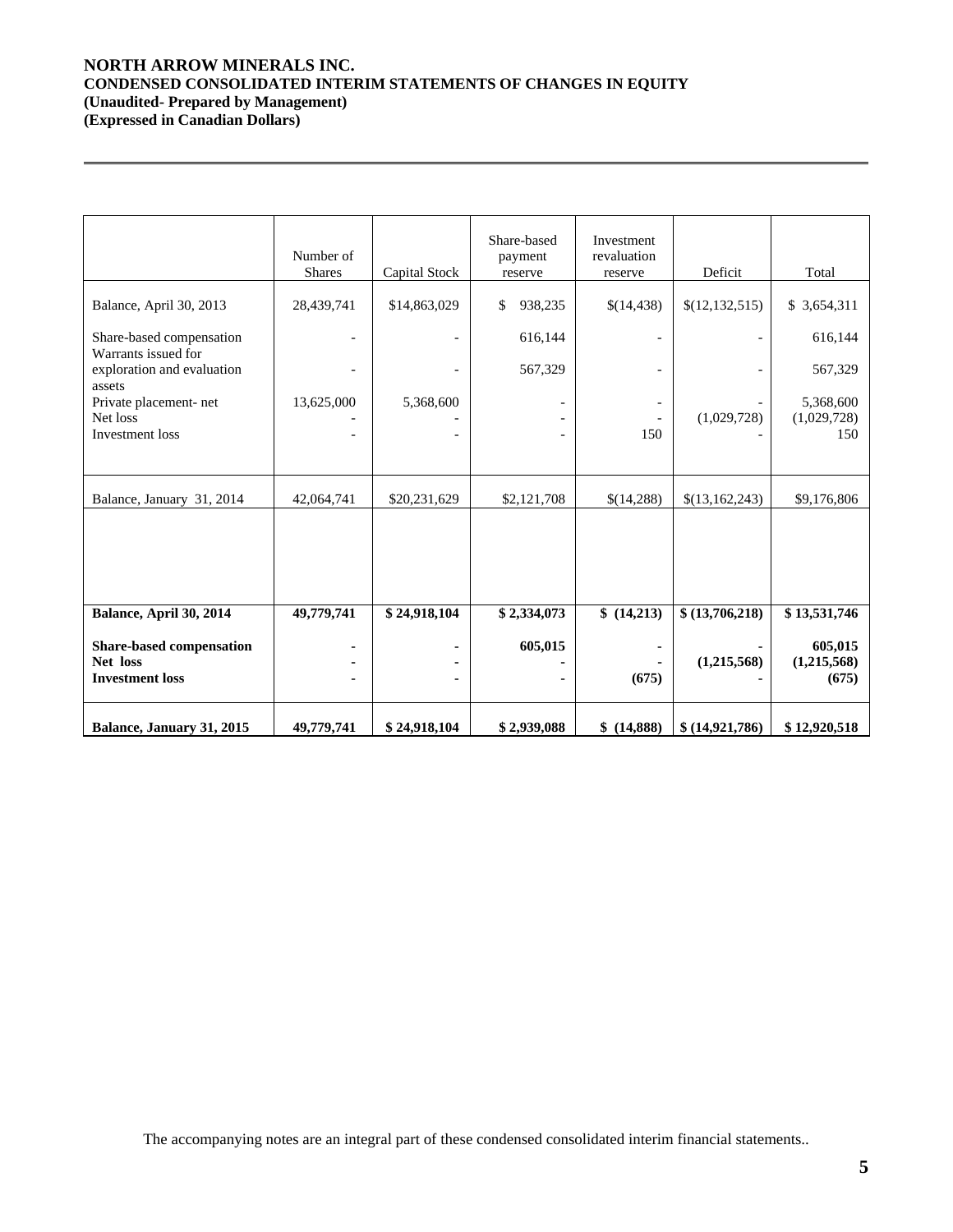## **1. NATURE AND CONTINUANCE OF OPERATIONS**

North Arrow Minerals Inc. (the "Company") is incorporated federally under the laws of the Canada Business Corporations Act ("CBCA"). The financial statements of the Company are presented in Canadian dollars, which is the functional currency of the Company.The Company trades on the TSX Venture Exchange (TSXV – NAR) and its registered office address is Ste. #960-789 W. Pender Street, Vancouver, BC, Canada V6C 1H2.

The Company's principal business activity is the acquisition and exploration of exploration and evaluation assets. To date, the Company has not generated significant revenues from operations and is considered to be in the exploration stage.

The Company is in the process of acquiring and exploring its exploration and evaluation assets and has not yet determined whether these properties contain reserves that are economically recoverable. These financial statements have been prepared on the assumption that the Company will continue in operation for the foreseeable future and will be able to realize assets and discharge liabilities in the normal course of operations. At January 31, 2015, the Company has a deficit of \$14,921,786, no current source of revenue and may require additional funding to meet its planned activities beyond the upcoming fiscal year. The Company's continuation as a going concern is dependent on the successful results from its mineral property exploration activities and its ability to raise equity capital or borrowings sufficient to meet current and future obligations. There can be no assurances that management's plans for the Company will be successful. These material uncertainties may cast significant doubt upon the Company's ability to continue as a going concern. These financial statements do not include any adjustments to the recoverability and classification of assets and liabilities that might be necessary, should the Company be unable to continue as a going concern.

# **2. BASIS OF PRESENTATION**

## **Statement of Compliance**

These condensed consolidated interim financial statements have been prepared in accordance with International Financial Reporting Standards ("IFRS") as issued by the International Accounting Standards Board ("IASB") and interpretations of the International Financial Reporting Interpretations Committee ("IFRIC") and specifically with IFRS applicable to the preparation of interim financial statements, including IAS 34, Interim Financial Reporting (IAS 34). These condensed interim financial statements should be read in conjunction with the Company's audited financial statements for the year ended April 30, 2014. These financial statements are presented in Canadian dollars unless otherwise noted.

### **Principles of Consolidation**

Effective September 22, 2014, the Company wound up Compania Minera North Arrow Chile Limitada ("Minera") its wholly-owned inactive subsidiary. The consolidated financial statements include the accounts of the Company and its wholly-owned inactive subsidiary Minera. All inter-company transactions and balances have been eliminated upon consolidation.

#### **Significant accounting judgments, estimates and assumptions**

The preparation of financial statements in conformity with IFRS requires management to make certain estimates, judgments and assumptions that affect the reported amounts of assets and liabilities at the date of the financial statements and the reported revenues and expenses during this period. Although management uses historical experiences and its best knowledge of the amount, events or actions to form the basis for judgments and estimates, actual results may differ from these estimates.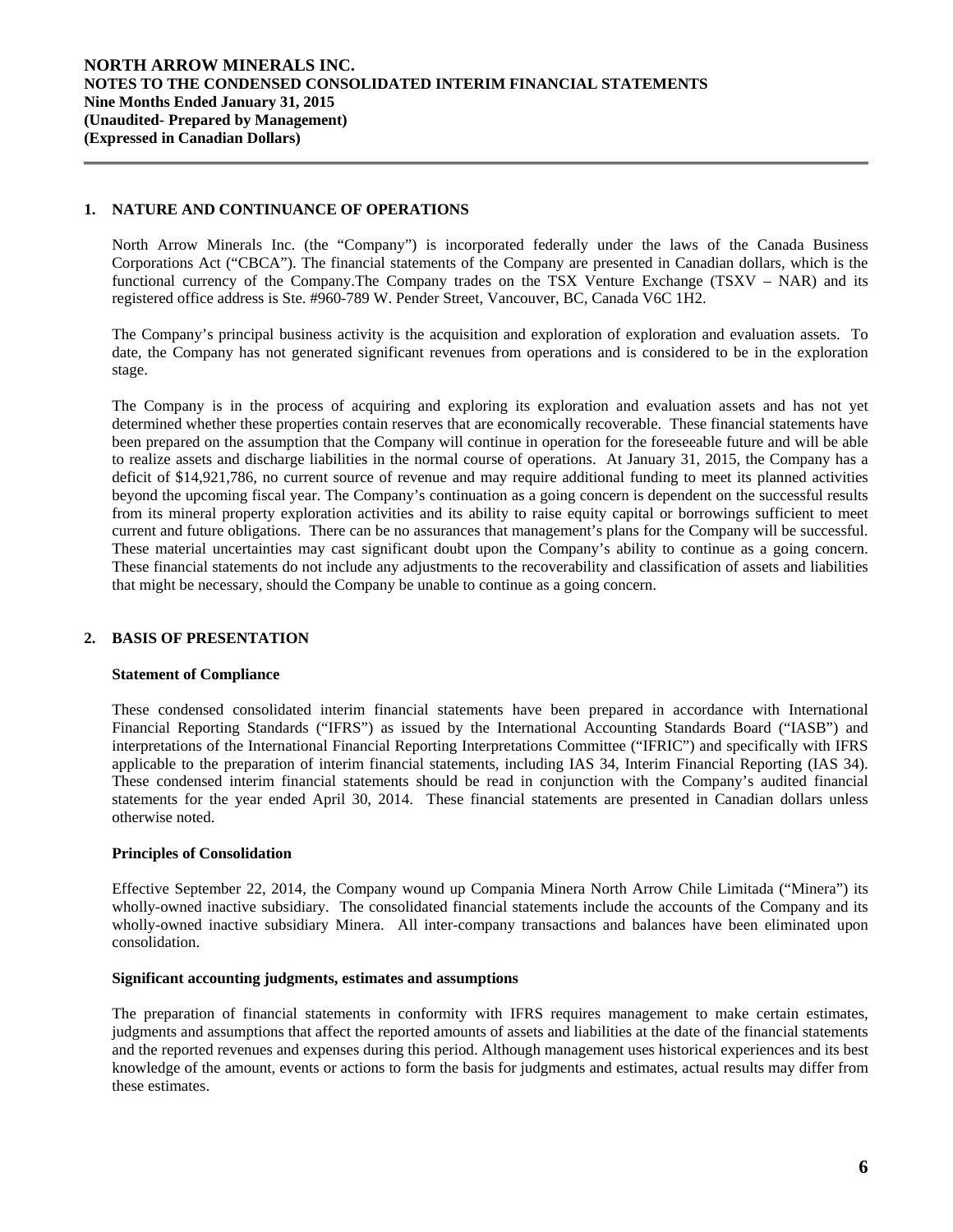## **2. BASIS OF PRESENTATION - continued**

 $\overline{a}$ 

#### **Significant accounting judgments, estimates and assumptions** *-* **continued**

The most significant accounts that require estimates as the basis for determining the stated amounts include the recoverability of exploration and evaluation assets, valuation of share-based payments, and valuation of deferred tax amounts.

Critical judgments exercised in applying accounting policies that have the most significant effect on the amounts recognized in the financial statements are as follows:

(i) Economic recoverability and probability of future benefits of exploration and evaluation costs*.* 

Management has determined that exploration, evaluation and related costs incurred which were capitalized may have future economic benefits and may be economically recoverable. Management uses several criteria in its assessments of economic recoverability and probability of future economic benefits including geologic and other technical information, history of conversion of mineral deposits with similar characteristics to its own properties to proven and probable mineral reserves, the quality and capacity of existing infrastructure facilities, evaluation of permitting and environmental issues and local support for the project.

(ii) Valuation of share-based payments

The Company uses the Black-Scholes Option Pricing Model for valuation of share-based payments. Option pricing models require the input of subjective assumptions including expected price volatility, interest rates and forfeiture rate. Changes in the input assumptions can materially affect the fair value estimate and Company's earnings and equity reserves.

(iii) Income taxes

In assessing the probability of realizing income tax assets, management makes estimates related to expectations of future taxable income, applicable tax opportunities, expected timing of reversals of existing temporary differences and the likelihood that tax positions taken will be sustained upon examination by applicable tax authorities. In making its assessments, management gives additional weight to positive and negative evidence that can be objectively verified.

# **3. SIGNIFICANT ACCOUNTING POLICIES**

Refer to the audited consolidated financial statements for the year ended April 30, 2014 for a summary of significant accounting policies.

## **Changes in Accounting Standards**

The IASB has issued several new standards. Each of the new standards is effective for annual periods beginning on or after January 1, 2014 with early adoption permitted, except IFRS 7 which becomes effective January 1, 2015 and IFRS 9 which has a tentative effective date of January 1, 2018. The following is a brief summary of the new standards: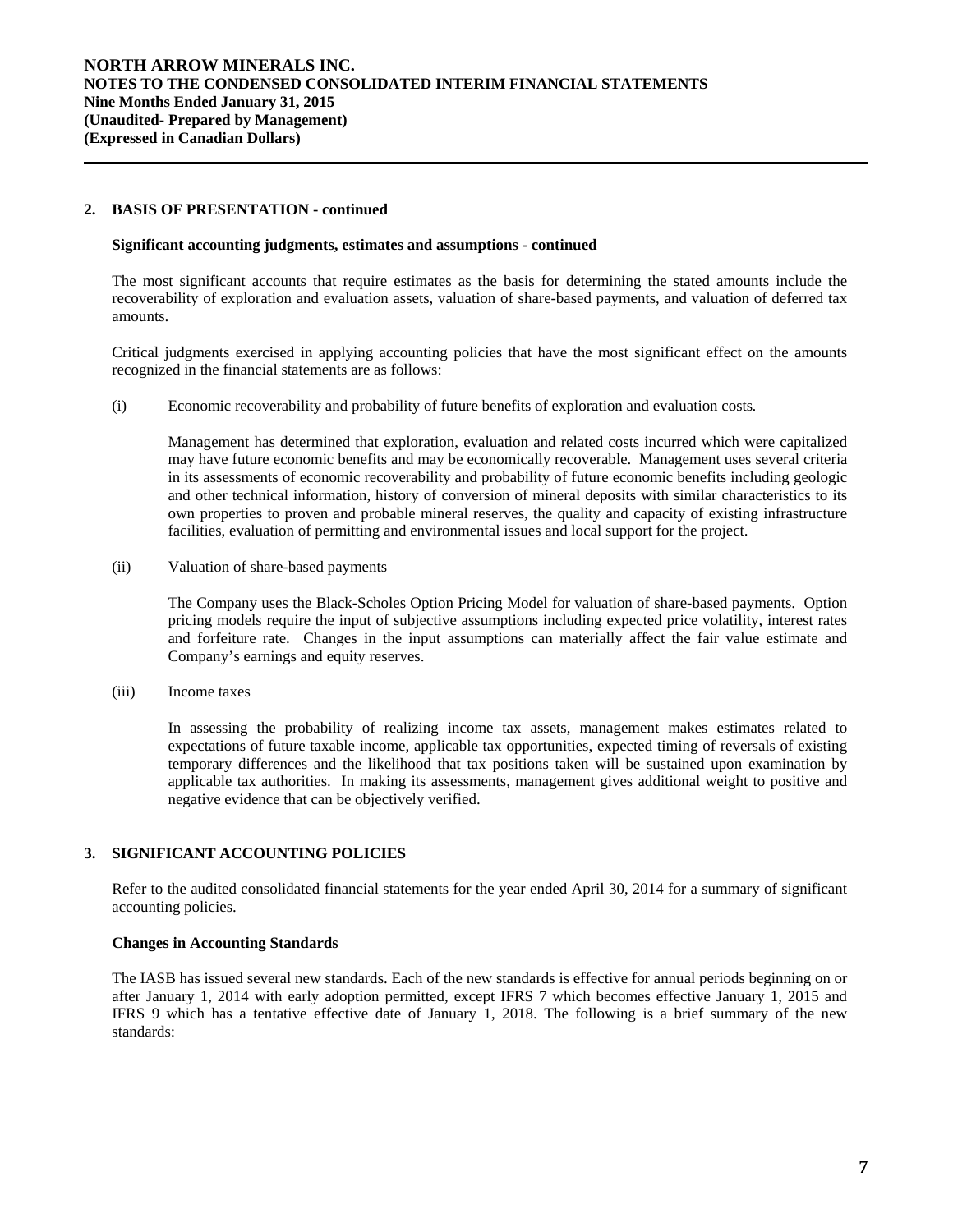# **3. SIGNIFICANT ACCOUNTING POLICIES- continued**

• IAS 36 – Impairment of assets – disclosure

This standard has limited scope amendments to disclosure requirements in IAS 36, Impairment of Assets. The adoption of IAS 36 did not result in any change in the consolidated financial statements.

 $\bullet$  IAS 32 – Financial instruments – presentation

This standard has been amended to clarify requirements for offsetting of financial assets and financial liabilities. The adoption of IAS 32 did not result in any change in the consolidated financial statements.

## **New Accounting Pronouncements**

IFRS 9 - Financial Instruments – classification and measurement

This is the first part of a new standard on classification and measurement of financial assets that will replace IAS 39, "Financial Instruments: Recognition and Measurement". IFRS 9 has two measurement categories: amortized cost and fair value. All equity instruments are measured at fair value. A debt instrument is recorded at amortized cost only if the entity is holding it to collect contractual cash flows and the cash flows represent principal and interest. Otherwise it is measured at fair value with changes in fair value through profit or loss. In addition, this new standard has been updated to include guidance on financial liabilities and derecognition of financial instruments. The extent of the impact of adoption of IFRS 9 has not yet been determined.

IFRS 7 – Financial instruments – disclosure

This standard has been amended to require additional disclosures on transition from IAS 39 to IFRS 9. The extent of the impact of adoption of IFRS 7 has not yet been determined.

# **4. FINANCIAL INSTRUMENTS AND RISK MANAGEMENT**

Financial instruments measured at fair value are classified into one of three levels in the fair value hierarchy according to the relative reliability of the inputs used to estimate the fair values. The three levels of the fair value hierarchy are:

- Level 1 Unadjusted quoted prices in active markets for identical assets or liabilities;
- Level  $2$  Inputs other than quoted prices that are observable for the asset or liability either directly or indirectly; and
- Level 3 Inputs that are not based on observable market data.

The Company's financial instruments consist of cash, marketable securities, receivables, accounts payable and accrued liabilities and due to related parties. Cash is carried at fair value using a level 1 fair value measurement. The carrying value of receivables, accounts payable and accrued liabilities and due to related parties approximate their fair values due to their immediate or short-term maturity. Marketable securities are recorded at fair value based on the quoted market prices in active markets at the balance sheet date, which is consistent with level 1 of the fair value hierarchy.

The Company is exposed to a variety of financial risks by virtue of its activities, including credit risk, interest rate risk, liquidity risks, foreign currency risk, and equity market risk. The Company's objective with respect to risk management is to minimize potential adverse effects on the Company's financial performance. The Board of Directors provides direction and guidance to management with respect to risk management. Management is responsible for establishing controls and procedures to ensure that financial risks are mitigated to acceptable levels.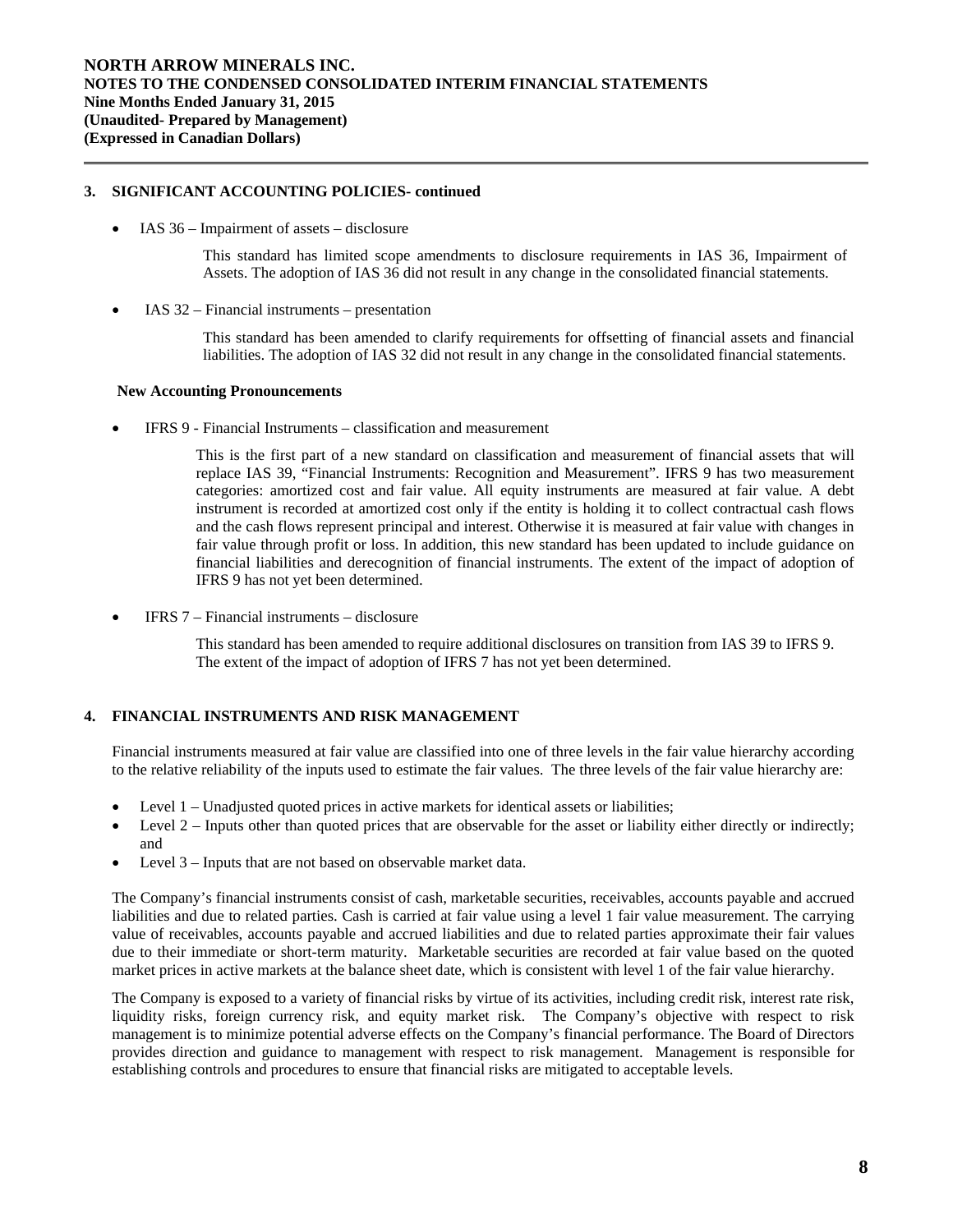## **4. FINANCIAL INSTRUMENTS AND RISK MANAGEMENT – continued**

#### Credit risk

 $\overline{a}$ 

Credit risk is the risk of financial loss to the Company if a counter-party to a financial instrument fails to meet its contractual obligations. The Company manages credit risk by investing its excess cash in short-term investments with investment grade ratings, issued by a Canadian chartered bank. The Company's receivables consist primarily of sales tax receivables due from the federal government and receivables from companies with which the Company has exploration agreements or options. The maximum exposure to credit risk at the reporting date is the carrying value of the Company's receivables and cash.

## Interest rate risk

Interest rate risk is the risk that the fair value or future cash flows of a financial instrument will fluctuate because of changes in market interest rates. Financial assets and liabilities with variable interest rates expose the Company to interest rate risk with respect to its cash flow. It is management's opinion that the Company is not exposed to significant interest rate risk.

## Liquidity risk

Liquidity risk is the risk that the Company will not be able to meet its obligations as they become due. The Company's ability to continue as a going concern is dependent on management's ability to raise the funds required through future equity financings, asset sales or exploration option agreements, or a combination thereof. The Company has no regular cash flow from its operating activities. The Company manages its liquidity risk by forecasting cash flow requirements for its planned exploration and corporate activities and anticipating investing and financing activities. Management and the Board of Directors are actively involved in the review, planning and approval of annual budgets and significant expenditures and commitments. Failure to realize additional funding could cast significant doubt on the Company's ability to continue as a going concern. As at January 31, 2015, the Company had cash of \$4,063,949 (April 30, 2014 - \$9,396,969) available to settle current liabilities of \$306,760 (April 30, 2014 - \$381,512).

### Equity market risk

The Company is exposed to equity price risk arising from its marketable securities, which are classified as availablefor- sale. The Company plans to sell its marketable securities as market conditions permit, or as is required to finance the Company's operations from time-to-time.

## **5. RECEIVABLES**

|                                        | <b>January 31, 2015</b> | April 30, 2014 |  |        |
|----------------------------------------|-------------------------|----------------|--|--------|
| HST/GST receivables                    | 71,182<br>\$            |                |  | 45.714 |
| Receivable from joint venture partners | 18,703                  |                |  |        |
| Trade and other receivables            |                         | ۰              |  | 6,758  |
|                                        | 89,885<br>S             |                |  | 52,472 |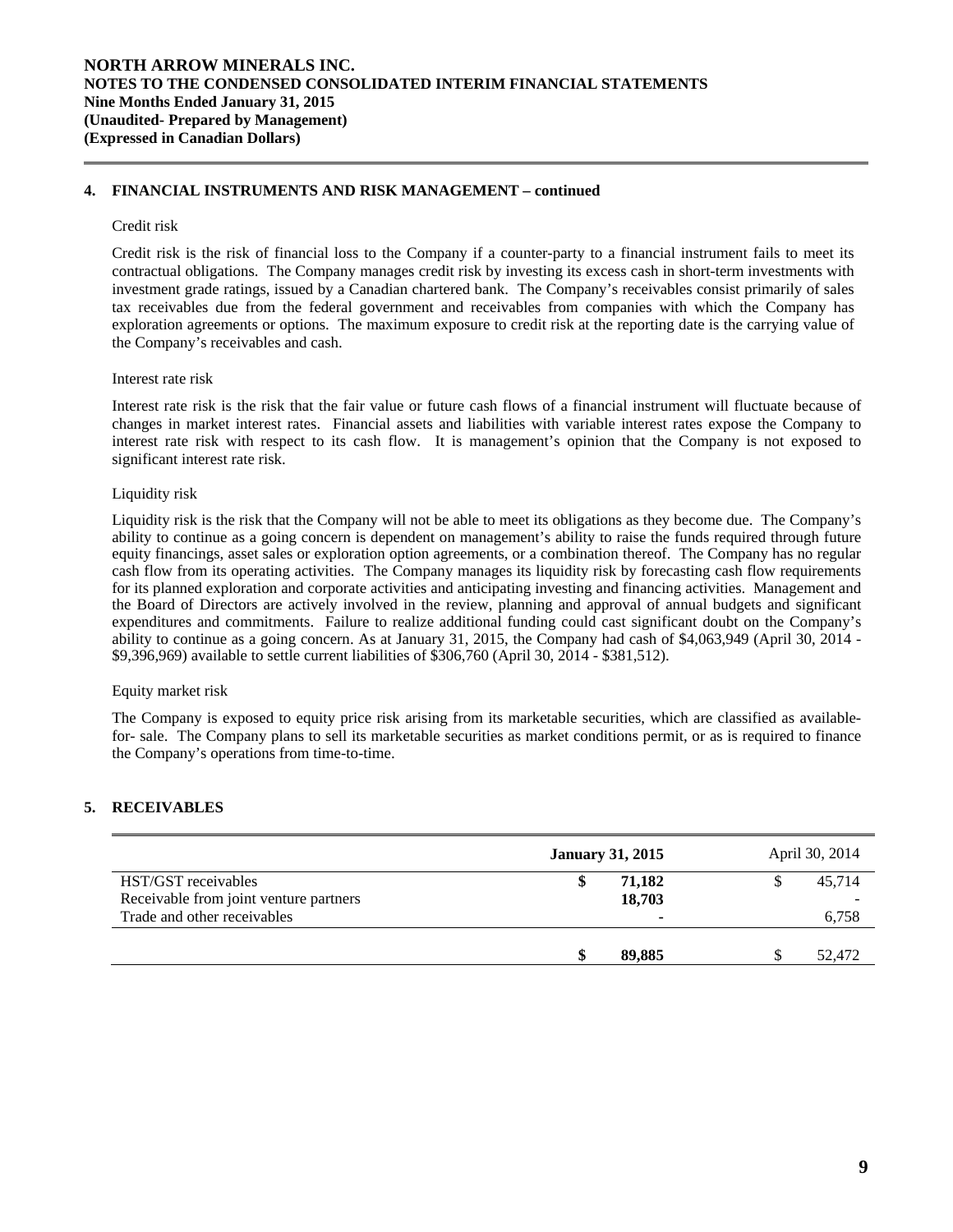# **6. MARKETABLE SECURITIES**

During the year ended April 30, 2012, the Company received 15,000 (75,000 pre-consolidation) common shares of Adamera Minerals Corp., a TSXV listed company in exchange for certain exploration data.

|                                            | <b>January 31, 2015</b> |                   | April 30, 2014        |          |            |                |
|--------------------------------------------|-------------------------|-------------------|-----------------------|----------|------------|----------------|
|                                            |                         | <b>Unrealized</b> | Fair<br><b>Market</b> |          | Unrealized | Fair<br>Market |
|                                            | Cost                    | Loss              | Value                 | Cost     | Loss       | Value          |
| Common shares of Adamera<br>Minerals Corp. | 15,488                  | \$(14,888)        | \$600                 | \$15,488 | \$(14,213) | \$1,275        |

# **7. EQUIPMENT**

|                                 | <b>Office and computer</b> | <b>Field</b>             |               |
|---------------------------------|----------------------------|--------------------------|---------------|
|                                 | equipment                  | equipment                | <b>Total</b>  |
|                                 |                            |                          |               |
| Cost                            |                            |                          |               |
| Balance, April 30, 2013         | \$6,474                    | \$                       | \$<br>6,474   |
| <b>Additions</b>                | 1,086                      | 93,775                   | 94,861        |
| Balance, April 30, 2014         | 7,560                      | 93,775                   | 101,335       |
| <b>Additions</b>                | 4,551                      |                          | 4,551         |
| Balance, January 31, 2015       | \$12,111                   | \$93,775                 | 105,886<br>\$ |
|                                 |                            |                          |               |
|                                 |                            |                          |               |
| <b>Accumulated Depreciation</b> |                            |                          |               |
| Balance, April 30, 2013         | \$5,782                    | \$                       | \$<br>5,782   |
| Depreciation                    | 856                        | $\overline{\phantom{a}}$ | 856           |
| Balance, April 30, 2014         | 6,638                      |                          | 6,638         |
| <b>Depreciation</b>             | 1,163                      | 7,033                    | 8,196         |
| Balance, January 31, 2015       | \$7,801                    | 7,033<br>\$              | 14,834<br>\$  |
|                                 |                            |                          |               |
| <b>Carrying amounts</b>         |                            |                          |               |
| April 30, 2014                  | \$922                      | \$93,775                 | \$94,697      |
| <b>January 31, 2015</b>         | \$4,310                    | \$86,742                 | \$91,052      |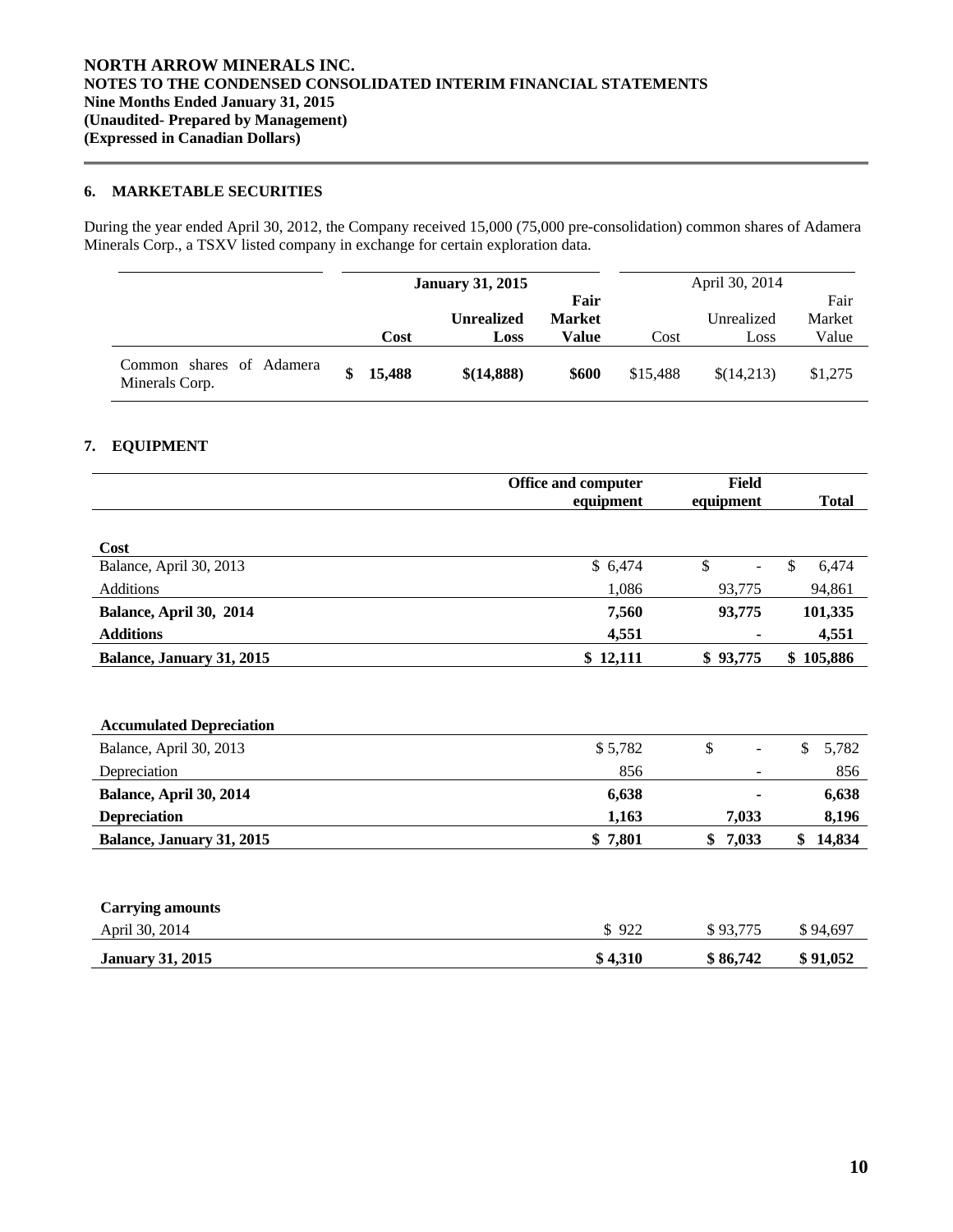# **8. EXPLORATION AND EVALUATION ASSETS**

 $\overline{a}$ 

|                                          |                       | <b>Expended</b> | <b>Write-offs</b>        |                              |
|------------------------------------------|-----------------------|-----------------|--------------------------|------------------------------|
|                                          |                       | <b>During</b>   | During the               | January 31,                  |
|                                          | <b>April 30, 2014</b> | the Period      | Period                   | 2015                         |
| <b>Diamond Properties</b>                |                       |                 |                          |                              |
| Lac de Gras, Canada                      |                       |                 |                          |                              |
| <b>Exploration</b> costs                 | 235,404               |                 |                          | 235,404                      |
| Acquisition and tenure costs             | 277,918               |                 |                          | 277,918                      |
| Geological, data collection and assays   | 153,559               |                 |                          | 153,559                      |
| Office and salaries                      | 134,040               |                 |                          | 134,040                      |
|                                          | 800,921               | $\blacksquare$  | $\blacksquare$           | 800,921                      |
| Pikoo, Canada                            |                       |                 |                          |                              |
| <b>Exploration</b> costs                 | 302,574               | 248,427         |                          | 551,001                      |
| Drilling                                 | 602,315               | 8,419           |                          | 610,734                      |
| Acquisition and tenure costs             | 7,453                 | 5,815           |                          | 13,268                       |
| Geological, data collection and assays   | 72,852                | 737,886         |                          | 810,738                      |
| Office and salaries                      | 120,144               | 179,413         |                          | 299,557                      |
| Contributions from joint-venture partner |                       | (224, 814)      | $\overline{a}$           | (224, 814)                   |
|                                          | 1,105,338             | 955,146         | $\blacksquare$           | 2,060,484                    |
| Timiskaming, Canada                      |                       |                 |                          |                              |
| <b>Exploration</b> costs                 | 4,638                 |                 |                          | 4.638                        |
| Drilling                                 | 94,389                |                 |                          | 94,389                       |
| Acquisition and tenure costs             | 326,757               |                 |                          | 326,757                      |
| Geological, data collection and assays   | 19,560                | 48,957          |                          | 68,517                       |
| Office and salaries                      | 6,542                 | 5,682           |                          | 12,224                       |
| Contributions from joint-venture partner |                       | (11,908)        | $\blacksquare$           | (11,908)                     |
|                                          | 451,886               | 42,731          | $\overline{a}$           | 494,617                      |
| Qilalugaq, Canada                        |                       |                 |                          |                              |
| <b>Exploration</b> costs                 | 87,641                | 171,338         |                          | 258,979                      |
| Acquisition and tenure costs             | 24,623                | 36,228          |                          | 60,851                       |
| Geological, data collection and assays   | 84,069                | 2,489,344       |                          | 2,573,413                    |
| Office and salaries                      | 41,058                | 173,101         |                          | 214,159                      |
|                                          | 237,391               | 2,870,011       |                          | 3,107,402                    |
| Luxx, Canada                             |                       |                 |                          |                              |
| <b>Exploration</b> costs                 | 38,370                | 2,433           |                          | 40,803                       |
| Acquisition and tenure costs             | 135,028               | 1,140           |                          | 136,168                      |
| Geological, data collection and assays   | 104,191               | 16,866          |                          | 121,057                      |
| Office and salaries                      | 26,824                | 8,959           | $\overline{\phantom{a}}$ | 35,783                       |
|                                          | 304,413               | 29,398          | $\overline{\phantom{a}}$ | 333,811                      |
| Mel, Canada                              |                       |                 |                          |                              |
| <b>Exploration costs</b>                 | 7,961                 | 2,244           |                          | 10,205                       |
| Acquisition and tenure costs             | 126,772               | 1,700           |                          | 128,472                      |
| Geological, data collection and assays   | 126,012               | 42,785          |                          | 168,797                      |
| Office and salaries                      | 13,140                | 4,864           |                          | 18,004                       |
|                                          | 273,885               | 51,593          | $\overline{\phantom{0}}$ | 325,478                      |
| Redemption, Canada                       |                       |                 |                          |                              |
| <b>Exploration costs</b>                 | 3,879                 | 132,139         |                          | 136,018                      |
| Drilling                                 |                       | 124,964         |                          | 124,964                      |
| Acquisition and tenure costs             | 39,651                | 15,834          |                          | 55,485                       |
| Geological, data collection and assays   | 1,031,914             | 319,314         |                          | 1,351,228                    |
| Office and salaries                      | 101,631               | 101,854         |                          | 203,485                      |
| Recoveries                               |                       |                 |                          |                              |
|                                          |                       | (42,500)        |                          | (42,500)                     |
|                                          | 1,177,075             | 651,605         | $\overline{\phantom{a}}$ | 1,828,680                    |
| <b>TOTAL</b>                             | \$<br>4,350,909       | \$4,600,484     | \$<br>÷.                 | \$<br>$\overline{8,}951,393$ |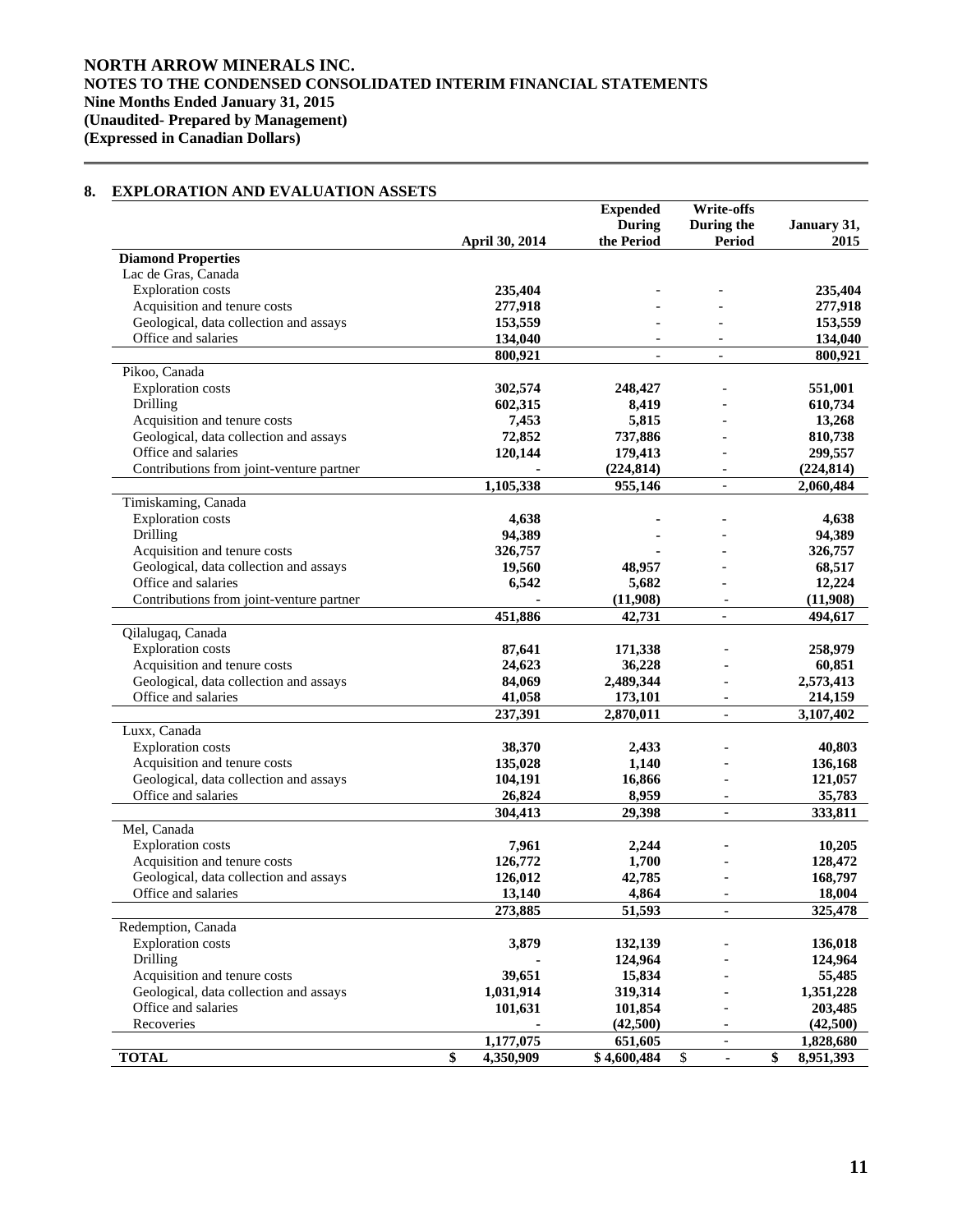|                                        | April 30, 2013  | <b>Expended</b><br><b>During</b><br>the Period | <b>Write-offs</b><br>During the<br>Period | April 30,<br>2014 |
|----------------------------------------|-----------------|------------------------------------------------|-------------------------------------------|-------------------|
| <b>Gold Properties, Canada</b>         |                 |                                                |                                           |                   |
| <b>Exploration costs</b>               | \$<br>24,389    | \$                                             | \$<br>(24, 389)                           | \$                |
| Acquisition costs                      | 81,044          |                                                | (81,044)                                  |                   |
| Geological, data collection and assays | 458             |                                                | (458)                                     |                   |
| Office and salaries                    | 20,704          | 1,706                                          | (22, 410)                                 |                   |
|                                        | 126,595         | 1,706                                          | (128, 301)                                |                   |
| <b>Diamond Properties</b>              |                 |                                                |                                           |                   |
| Lac de Gras, Canada                    |                 |                                                |                                           |                   |
| <b>Exploration</b> costs               | 235,404         |                                                |                                           | 235,404           |
| Acquisition and tenure costs           | 277,918         |                                                |                                           | 277,918           |
| Geological, data collection and assays | 153,489         | 70                                             |                                           | 153,559           |
| Office and salaries                    | 126,608         | 7,432                                          |                                           | 134,040           |
|                                        | 793,419         | 7.502                                          | $\mathbf{r}$                              | 800,921           |
| Pikoo, Canada                          |                 |                                                |                                           |                   |
| <b>Exploration costs</b>               | 6,099           | 296,475                                        |                                           | 302,574           |
| Drilling                               |                 | 602,315                                        |                                           | 602,315           |
| Acquisition and tenure costs           | 6,667           | 786                                            |                                           | 7,453             |
| Geological, data collection and assays |                 | 72,852                                         | $\overline{a}$                            | 72,852            |
| Office and salaries                    |                 | 120,144                                        |                                           | 120,144           |
|                                        | 12,766          | 1,092,572                                      | $\overline{\phantom{0}}$                  | 1,105,338         |
|                                        |                 |                                                |                                           |                   |
| Timiskaming, Canada                    |                 |                                                |                                           | 4.638             |
| <b>Exploration</b> costs<br>Drilling   | 4,606<br>92,672 | 32                                             |                                           |                   |
|                                        |                 | 1,717                                          |                                           | 94,389            |
| Acquisition and tenure costs           | 12,432          | 314,325                                        |                                           | 326,757           |
| Geological, data collection and assays | 19,532          | 28                                             |                                           | 19,560            |
| Office and salaries                    |                 | 6,542                                          | $\overline{a}$                            | 6,542             |
|                                        | 129,242         | 322,644                                        | $\equiv$                                  | 451,886           |
| Qilalugaq, Canada                      |                 |                                                |                                           |                   |
| <b>Exploration</b> costs               |                 | 87,641                                         |                                           | 87,641            |
| Acquisition and tenure costs           | 6,666           | 17,957                                         |                                           | 24,623            |
| Geological, data collection and assays |                 | 84,069                                         |                                           | 84,069            |
| Office and salaries                    |                 | 41,058                                         | $\overline{a}$                            | 41,058            |
|                                        | 6,666           | 230,725                                        | $\blacksquare$                            | 237,391           |
| Luxx, Canada                           |                 |                                                |                                           |                   |
| <b>Exploration</b> costs               |                 | 38,370                                         |                                           | 38,370            |
| Acquisition and tenure costs           |                 | 135,028                                        |                                           | 135,028           |
| Geological, data collection and assays |                 | 104,191                                        |                                           | 104,191           |
| Office and salaries                    |                 | 26,824                                         |                                           | 26,824            |
|                                        |                 | 304,413                                        | $\overline{a}$                            | 304,413           |
| Mel, Canada                            |                 |                                                |                                           |                   |
| <b>Exploration</b> costs               |                 | 7,961                                          |                                           | 7,961             |
| Acquisition and tenure costs           |                 | 126,772                                        |                                           | 126,772           |
| Geological, data collection and assays |                 | 126,012                                        |                                           | 126,012           |
| Office and salaries                    |                 | 13,140                                         | $\overline{\phantom{a}}$                  | 13,140            |
|                                        |                 | 273,885                                        | $\frac{1}{2}$                             | 273,885           |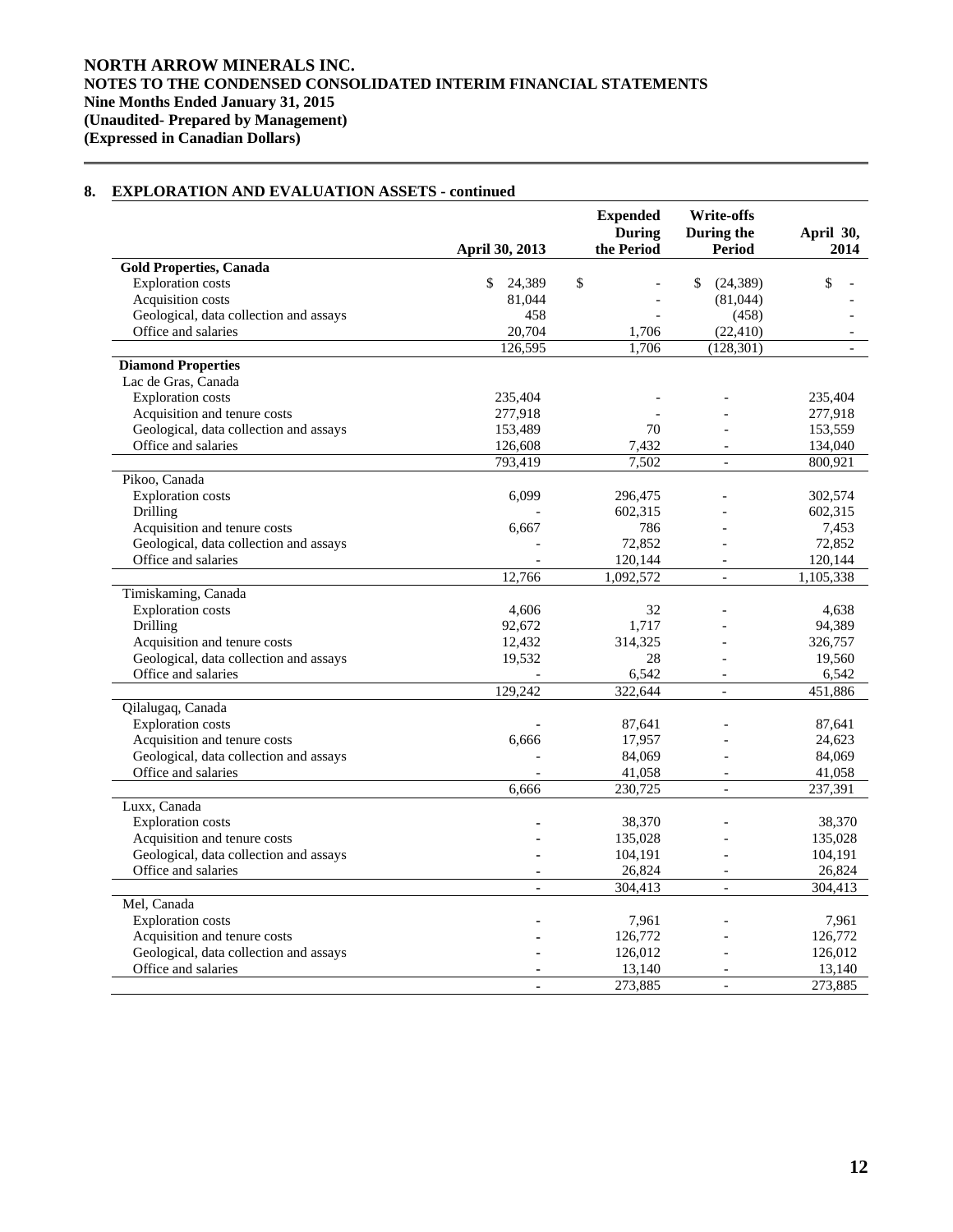| Redemption, Canada                     |           |             |           |           |
|----------------------------------------|-----------|-------------|-----------|-----------|
| <b>Exploration costs</b>               |           | 3,879       |           | 3,879     |
| Acquisition and tenure costs           | ۰         | 39,651      |           | 39,651    |
| Geological, data collection and assays |           | 1,031,914   |           | 1,031,914 |
| Office and salaries                    |           | 101,631     |           | 101,631   |
|                                        |           | 1,177,075   |           | 1,177,075 |
|                                        |           |             |           |           |
| <b>TOTAL</b>                           | 1.068.688 | \$3,410,522 | (128.301) | 4,350,909 |

 Title to exploration and evaluation assets involves certain inherent risks due to the difficulties of determining the validity of certain claims as well as the potential for problems arising from the frequently ambiguous conveyancing history characteristic of many exploration and evaluation assets. The Company has investigated title to all of its exploration and evaluation assets and, to the best of its knowledge, title to all of these assets are in good standing.

## **Diamond Properties, Canada**

## Lac de Gras, Northwest Territories

In August 2011, the Company entered into an option agreement with Harry Winston Diamond Mines Ltd. (subsequently Dominion Diamond Corp.) ("Dominion"), and Springbok Holdings Inc. ("Springbok"), to jointly explore Springbok and the Company's Lac de Gras property and Dominion's land holdings contiguous to Springbok and the Company's Lac de Gras property (collectively, the "JV Property").

Dominion must incur exploration expenditures of at least \$5,000,000 over a 5 year period to allow the option to vest. Upon vesting, a joint venture will be formed whereby Dominion will hold a 55% interest and the Company and Springbok will share equally a 45% interest in the JV Property.

On October 24, 2012, the Company entered into an agreement with Springbok to acquire Springbok's 50% interest in the Lac de Gras property ("the Springbok Interests"). The Springbok Interests include the right to obtain a 22.5% interest in the JV Property, subject to the terms and conditions of the option agreement among Springbok, the Company and Dominion. Under the terms of the agreement with Springbok, the Company issued 1,000,000 post-consolidation shares at a value of \$235,000 to Springbok for the Springbok Interests. As additional consideration, in the event that Dominion exercises its option and earns a 55% interest in the JV Property and the Company subsequently incurs \$2 million in joint venture expenditures on the JV Property, the Company will issue to Springbok that number of common shares of the Company having a value of \$1 million.

# Timiskaming, Pikoo and Qilalugaq Diamond Projects, Canada

On March 12, 2013, the Company entered into an assignment agreement with 0954506 B.C. Ltd. ("BCCo") under which BCCo agreed to assign and transfer to the Company all of BCCo's interest and obligations in certain options to earn an 80% interest in the Timiskaming, Pikoo and Qilalugaq diamond projects. Stornoway Diamond Corporation ("Stornoway") is the holder of a 100% interest in all three projects and had granted BCCo options to acquire the 80% interests in the projects. BCCo is a private company controlled by a party related to a director of the Company. Stornoway will retain a one-time right to buy-back a 20% interest in any of the projects once the Company completes an option work program and provides Stornoway with notice of its intent to vest an 80% interest in a project. Under the terms of the agreement, the cost of the buy-back will be equal to three times the costs incurred in connection with the applicable option work program.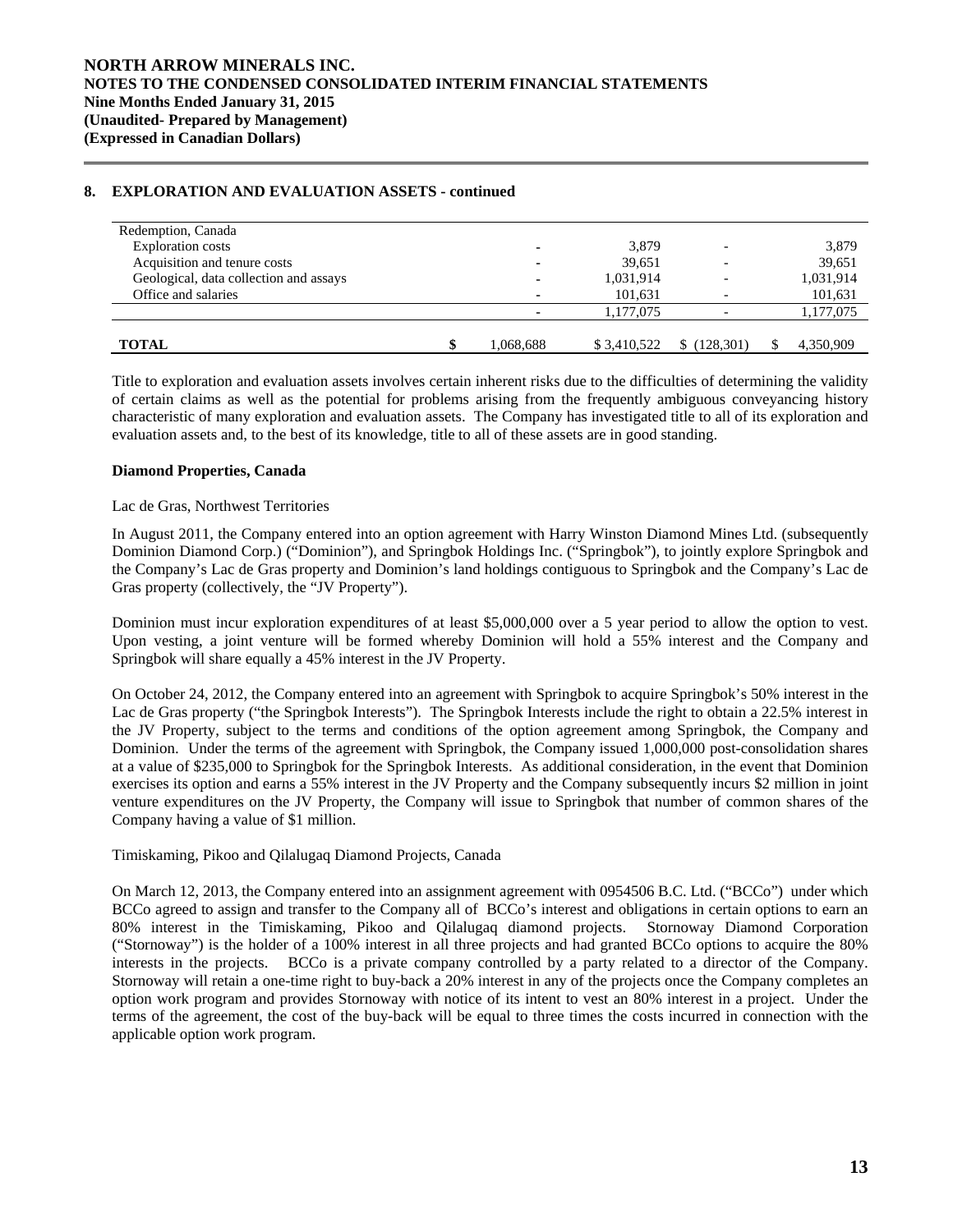Under the terms of the assignment agreement the Company paid BCCo \$20,000 and issued BCCo 500,000 transferrable share purchase warrants having a fair value of \$314,325 which was included in acquisition costs at the time the Company earned its interest in one of the projects. Each share purchase warrant entitles the holder to acquire one common share of the Company at a price of \$0.25 for a period of five years from the date of issuance.

# *Qilalugaq diamond project, Nunavut*

 $\overline{a}$ 

The Company has the option to earn an 80% interest in the Qilalugaq project by completing an option work program that includes the collection of a minimum 1,000 tonne mini-bulk sample within two years of receipt of the required land use permit or no later than January 2018. The project is subject to a 3% net smelter royalty on metals produced and a 3% gross-overriding royalty on the sale of industrial minerals, including diamonds.

## *Pikoo diamond project, Saskatchewan*

The Company has earned an 80% interest in the Pikoo diamond project by completing an option work program consisting of a minimum 2,000 meter diamond drilling program. During the year ended April 30, 2014, the Company issued Stornoway notice that it had completed the option work program and had therefore vested at an 80% interest in the project, subject to Stornoway's right to buy back a further 20% interest in the project. During the year ended April 30, 2014 the Company was notified by Stornoway that Stornoway did not elect to exercise its right to buy back a further 20% interest in the project. Ongoing evaluation of the project is subject to an 80/20 (Company/Stornoway) participating joint venture.

During the nine month period ended January 31, 2015, the Company entered into option agreements with Eagle Plains Resources Ltd., Kalt Industries Ltd. and Canadian International Minerals Inc. to acquire interests in mineral properties in the Pikoo diamond project area. Under the terms of the agreements the Company can acquire 70% interests in the properties by reimbursing staking costs that totalled \$5,600 (paid) and discovering a kimberlite on the properties within a three year period. In the event that North Arrow earns a 70% interest in any of the properties that property will be subject to a 2% gross overriding royalty on diamonds, payable to the vendor. There will be a retained right to purchase 1% of any royalty granted at any time for \$1,000,000.

# *Timiskaming diamond project, Ontario/Quebec*

The Company has earned an 80% interest in the Timiskaming diamond project by completing an option work program that includes testing three separate geophysical targets with at least one diamond drill hole.

During the year ended April 30, 2014, the Company issued Stornoway notice that it had completed the option work program and had therefore vested at an 80% interest in the project subject to Stornoway's right to buy back a 20% interest in the project. During the year ended April 30, 2014, the Company was notified by Stornoway that Stornoway would not elect to exercise its right to buy back a further 20% interest in the project. Accordingly, under the terms of the Company's assignment agreement with BCCo., the value of warrants issued to BCCo. under the terms of the assignment agreement was included in the acquisition costs at the time the Company earned its interest in the Timiskaming diamond project. Ongoing evaluation of the project is subject to an 80/20 (Company/Stornoway) participating joint venture.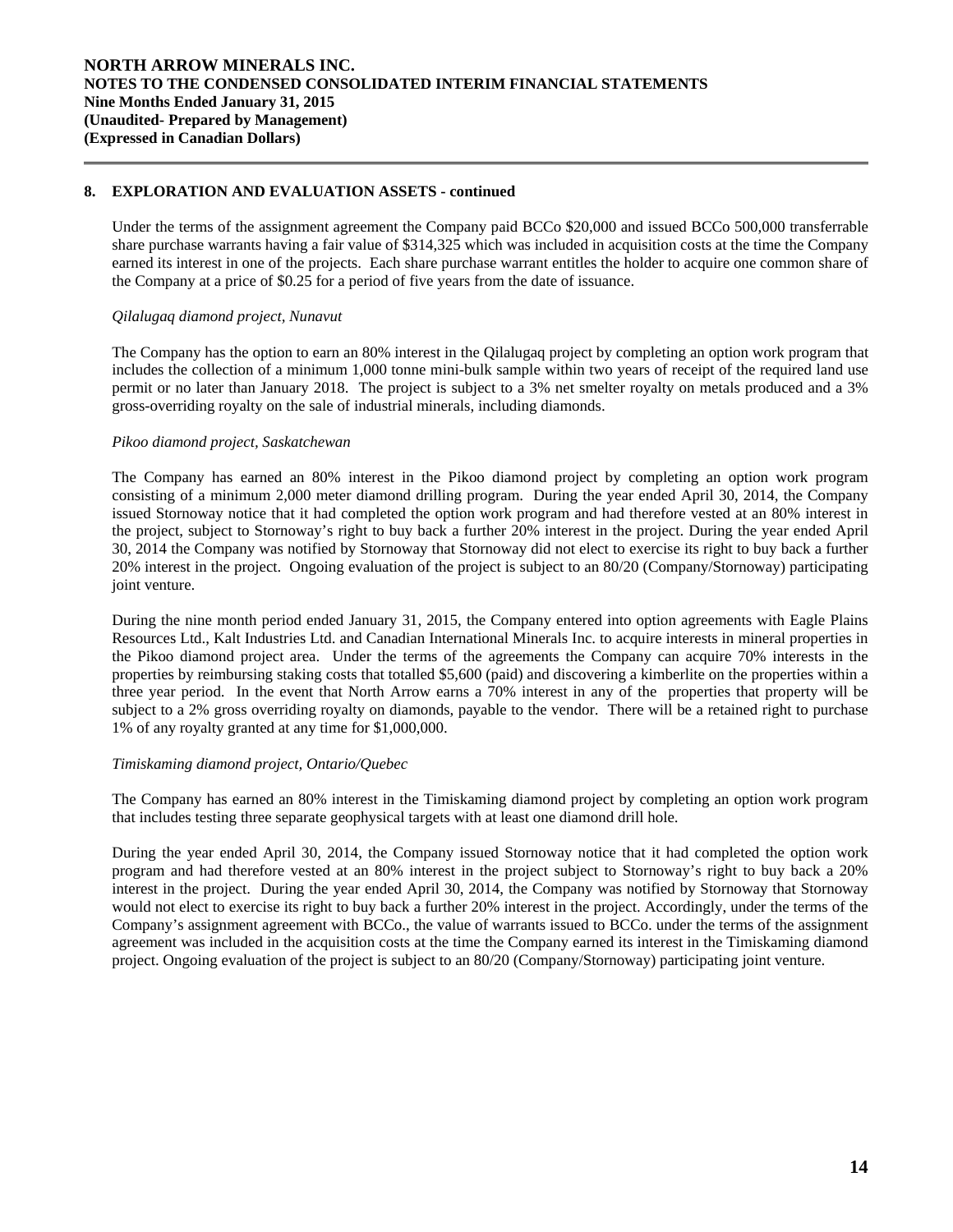Redemption project, Northwest Territories

In July 2013, the Company entered into an option agreement with Arctic Star Resources Ltd. ("Arctic Star") whereby it can earn a 55% interest in Arctic Star's Redemption diamond project in the Lac de Gras region of the Northwest Territories. Under the terms of the option agreement, the Company can earn a 55% interest in the project by incurring \$5,000,000 in exploration expenditures prior to July 1, 2017, including a firm commitment to spend \$1,000,000 prior to July 1, 2014 (completed). On July 11, 2014, the Company and Arctic Star signed an addendum to the option agreement under which the project area was expanded to include three additional mineral claims and one mining lease.

Mel project, Nunavut

 $\overline{a}$ 

In July 2013, the Company acquired a 100% interest in the Mel diamond project in Nunavut. The acquisition was subject to a purchase and sale agreement with Anglo Celtic Exploration Ltd., a private company controlled by a director of the Company. Under the terms of the agreement, the Company acquired a 100% interest in the property for consideration of a 1% gross overriding royalty and 250,000 warrants entitling the holder to acquire 250,000 shares at a price of \$0.65 per share for a period of five years. The warrants have a fair value of \$126,502 which has been included in acquisition costs. In addition, the Company retains the right to buy back one half of the gross overriding royalty for \$1,000,000 at any time.

## Luxx project, Nunavut

In July 2013, the Company acquired a 100% interest in the Luxx diamond project in Nunavut. The acquisition was subject to a purchase and sale agreement with Anglo Celtic Exploration Ltd., a private company controlled by a director of the Company. Under the terms of the agreement, the Company acquired a 100% interest in the property for consideration of a 1% gross overriding royalty and 250,000 warrants entitling the holder to acquire 250,000 shares at a price of \$0.65 per share for a period of five years. The warrants have a fair value of \$126,502 which has been included in acquisition costs. In addition, the Company retains the right to buy back one half of the gross overriding royalty for \$1,000,000 at any time.

# **Gold and Base Metal Properties, Canada**

 In addition to the properties described above, the Company maintains interests in various gold and base metal properties in the Northwest Territories, and Nunavut.

### Hope Bay Property, Nunavut

On January 28, 2011 the Company entered into an agreement with Chelsea Minerals Corp. ("Chelsea"), whereby Chelsea has the option to earn a 60% interest in the Company's Hope Bay Oro gold project in Nunavut, consisting of five mining leases. Under the terms of the agreement, Chelsea may earn up to a 60% interest in the project by making an initial cash payment of \$50,000 (received) and spending \$5 million over a five year period. A minimum expenditure of \$500,000 is required in the first year (complete). In May 2011, Chelsea was acquired by Sennen Resources Ltd. (subsequently Sennen Potash Corp.) ("Sennen") pursuant to a Plan of Arrangement. Sennen has assumed Chelsea's obligations pursuant to the agreement for the Hope Bay Property. On February 1, 2013 the Company and Sennen signed an amending agreement that extended the length of the option term from five to six years. On May 30, 2014 the Company and Sennen signed a further amending agreement that extended the length of the option term from six to seven years. During the year ended April 30, 2104, the Company wrote off \$54,400 of related costs.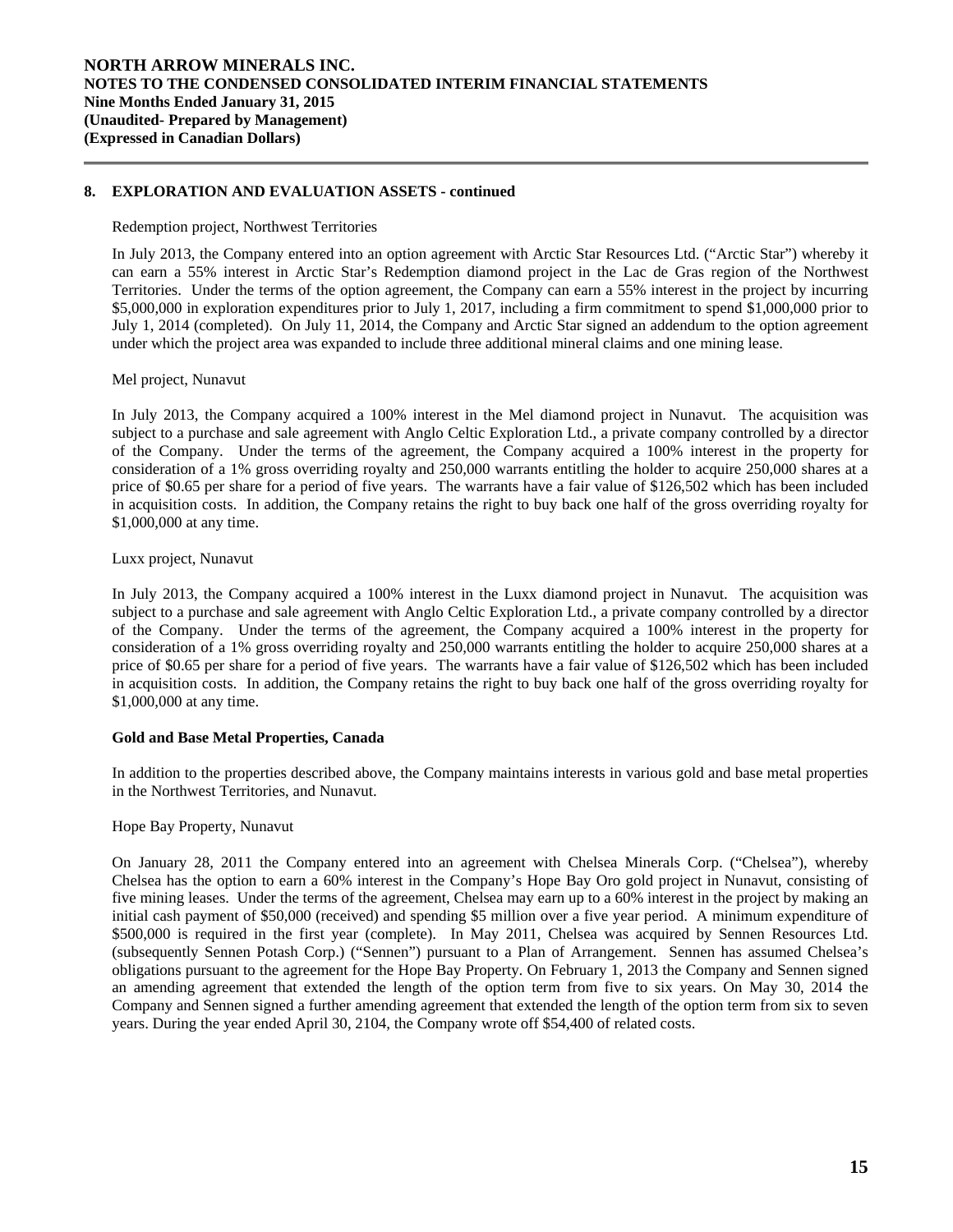#### Contwoyto Property, Nunavut

 $\overline{a}$ 

Between June and September 2011, the Company acquired, by staking, certain mineral claims in the Contwoyto Lake area, Nunavut. The Company also maintains a 100% interest in two mining leases in the Contwoyto Lake area. In July 2012, subsequently amended, the Company entered into an agreement with a subsidiary of Elgin Mining Inc. ("Elgin"). Under the terms of the amended agreement Elgin could earn a 60% interest in the Company's Contwoyto properties by spending \$6,000,000 over a seven year period. During the year ended April 30, 2014, the Company was notified by Elgin that Elgin was terminating its option to earn an interest in the property. During the year ended April 30, 2014, the Company wrote off \$32,788 of related costs.

# **9. ACCOUNTS PAYABLE AND ACCRUED LIABILITIES**

|                                              | <b>January 31, 2015</b> | April 30, 2014    |
|----------------------------------------------|-------------------------|-------------------|
| Trade payables<br><b>Accrued liabilities</b> | 294,223<br>۰            | 330,890<br>30,000 |
|                                              | 294,223                 | 360,890           |

## **10. CAPITAL STOCK AND RESERVES**

### **Authorized share capital**

The authorized share capital of the Company is an unlimited number of common shares without par value.

### **Share issuances**

On October 29, 2013, the Company completed a non-brokered private placement of 13,625,000 common shares at a price of \$0.40 per share for total gross proceeds of \$5,450,000. As part of this private placement the Company paid finders' fees and costs totalling \$81,400.

On February 25, 2014, the Company completed a private placement of 7,700,000 common shares at a price of \$0.65 per share for total gross proceeds of \$5,005,000. As part of this private placement the Company paid finders' fees and costs totalling \$ 325,875.

### **Stock options and warrants**

 The Company's stock option plan (the "Plan") was approved by shareholders at an annual general and special meeting in November 2011. The Plan gives the directors the authority to grant options to directors, officers, employees and consultants. The maximum number of shares to be issued under the Plan is 10% of the issued and outstanding common shares at the time of the grant. The exercise price of each option granted shall not be less than the market price at the date of grant less a discount up to 25% in accordance with the policies of the TSX Venture Exchange ("TSXV"). Options granted can have a term up to 5 years with vesting provisions determined by the directors in accordance with TSXV policies for Tier 2 Issuers, with a typical vesting period of 25% upon grant and 25% every six months thereafter.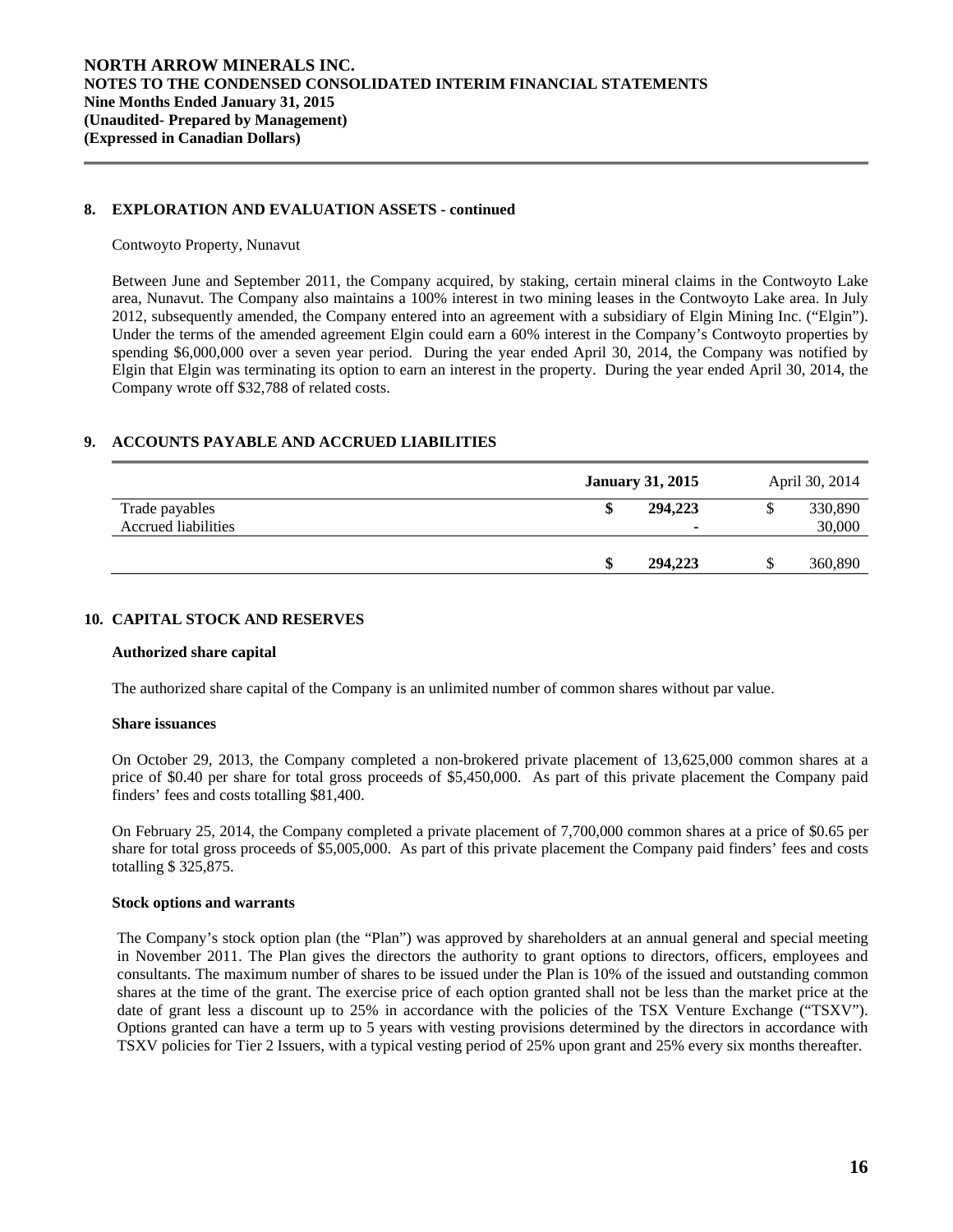## **10. CAPITAL STOCK AND RESERVES – continued**

### **Stock options and warrants – continued**

As at January 31, 2015, the following stock options were outstanding:

| Number of     | Exercise   | Number of            |                    |
|---------------|------------|----------------------|--------------------|
| <b>Shares</b> | Price      | <b>Shares Vested</b> | <b>Expiry Date</b> |
| 53,000        | 2.00       | 53,000               | May 12, 2016       |
| 2,205,000     | 0.27<br>S  | 2,205,000            | May 10, 2018       |
| 200,000       | 0.50<br>S  | 150,000              | September 23, 2018 |
| 1,105,000     | 0.70<br>\$ | 828,750              | January 28, 2019   |
| 720,000       | 0.60<br>\$ | 180,000              | September 25, 2019 |
| 200,000       | 0.54<br>S  | 50,000               | December 16, 2019  |
| 4,483,000     |            | 3,466,750            |                    |

A summary of the Company's stock option activity is as follows:

|                                         |            | Weighted              |
|-----------------------------------------|------------|-----------------------|
|                                         | Number     | Average               |
|                                         | of Options | <b>Exercise Price</b> |
| Balance, April 30, 2013                 | 166,000    | \$2.12                |
| Granted                                 | 3,525,000  | 0.42                  |
| Exercised                               | (15,000)   | 0.27                  |
| Expired and forfeited                   | (31,000)   | 2.00                  |
| Balance, April 30, 2014                 | 3,645,000  | 0.48                  |
| Granted                                 | 920,000    | 0.59                  |
| Expired and forfeited                   | (82,000)   | 2.24                  |
| Balance, January 31, 2015               | 4,483,000  | \$0.47                |
|                                         |            |                       |
| Number of options currently exercisable | 3,466,750  | \$<br>0.43            |

Share-based compensation

 During the nine months ended January 31, 2015, the Company granted 920,000 stock options (2014 – 3,525,000). The estimated fair value of the options granted during the period is \$456,866 (2014 – \$1,253,259) or \$0.50 (2014 - \$0.36) per option. During the nine months ended January 31, 2015, the Company recognized share-based compensation of \$605,015 (2014 – \$616,144).

The following weighted average assumptions were used for the Black Scholes valuation of stock options granted:

|                          | Nine months<br>January 31, 2015 | Nine months January<br>31, 2014 |
|--------------------------|---------------------------------|---------------------------------|
| Risk-free interest rate  | 1.33%                           | 1.33%                           |
| Expected life of options | 5.0 years                       | 5.0 years                       |
| Annualized volatility    | 126%                            | 124%                            |
| Forfeiture rate          | $0.00\%$                        | $0.00\%$                        |
| Dividend rate            | $0.00\%$                        | 0.00%                           |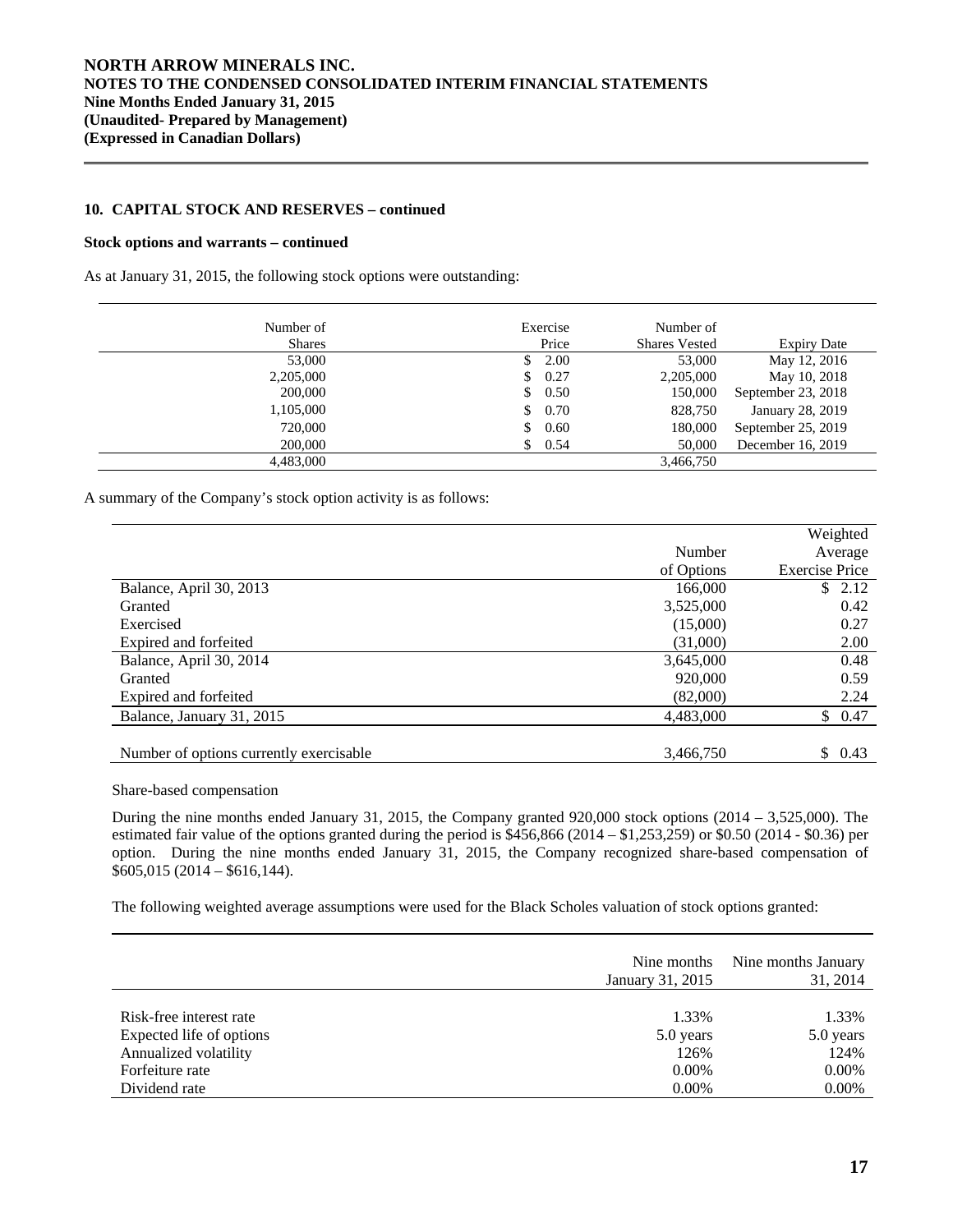# **10. CAPITAL STOCK AND RESERVES - continued**

A summary of the Company's warrant activity is as follows:

|                                              | Number    | Weighted              |
|----------------------------------------------|-----------|-----------------------|
|                                              | of        | Average               |
|                                              | Warrants  | <b>Exercise Price</b> |
| Balance, April 30, 2013                      | 500,000   | \$0.25                |
| <b>Issued</b>                                | 500,000   | 0.65                  |
|                                              |           |                       |
| Balance, April 30, 2014 and January 31, 2015 | 1,000,000 | 0.45                  |

Five hundred thousand (500,000) warrants were issued as part of the acquisition agreement to acquire options to earn interests in the Timiskaming, Pikoo and Qilalugaq projects (Note 8). Each warrant entitles the holder to acquire one common share of the Company at a price of \$0.25 per share until April 29, 2018. The warrants became exercisable when the Company exercised its option to earn an interest in the Timiskaming project and have been valued at \$314,325 which has been capitalized as an acquisition cost of the Timiskaming project.

Five hundred thousand (500,000) warrants were issued as part of the purchase and sale agreements to acquire 100% interests in the Mel and Luxx projects (Note 8). Each warrant entitles the holder to acquire one common share of the Company at a price of \$0.65 per share until August 19, 2018. The warrants have been valued at \$253,004 which has been capitalized as an acquisition cost of the properties.

The following weighted average assumptions were used for the Black Scholes valuation of share purchase warrants issued in conjunction with the acquisition of exploration and evaluation assets:

|                         | January 31, 2015         | April 30, 2014 |
|-------------------------|--------------------------|----------------|
|                         |                          |                |
| Risk-free interest rate | $\overline{\phantom{a}}$ | 1.79%          |
| Expected life           | -                        | 5.0 years      |
| Annualized volatility   | $\overline{\phantom{0}}$ | 137.65%        |
| Dividend rate           | -                        | $0.00\%$       |

# **11. RELATED PARTY TRANSACTIONS**

Balances and transactions between the Company and its subsidiary have been eliminated on consolidation and are not disclosed in this note. Details of the transactions between the Company and related parties not disclosed elsewhere in the financial statements are disclosed below.

| <b>Related Parties</b>                        | Nature of transactions         |
|-----------------------------------------------|--------------------------------|
| Anglo-Celtic Exploration Ltd.                 | Interest and consulting        |
| Strongbow Exploration Inc.                    | Exploration and administration |
| Northair Silver Corp. (formerly International | Corporate services             |
| Northair Mines Ltd.)                          |                                |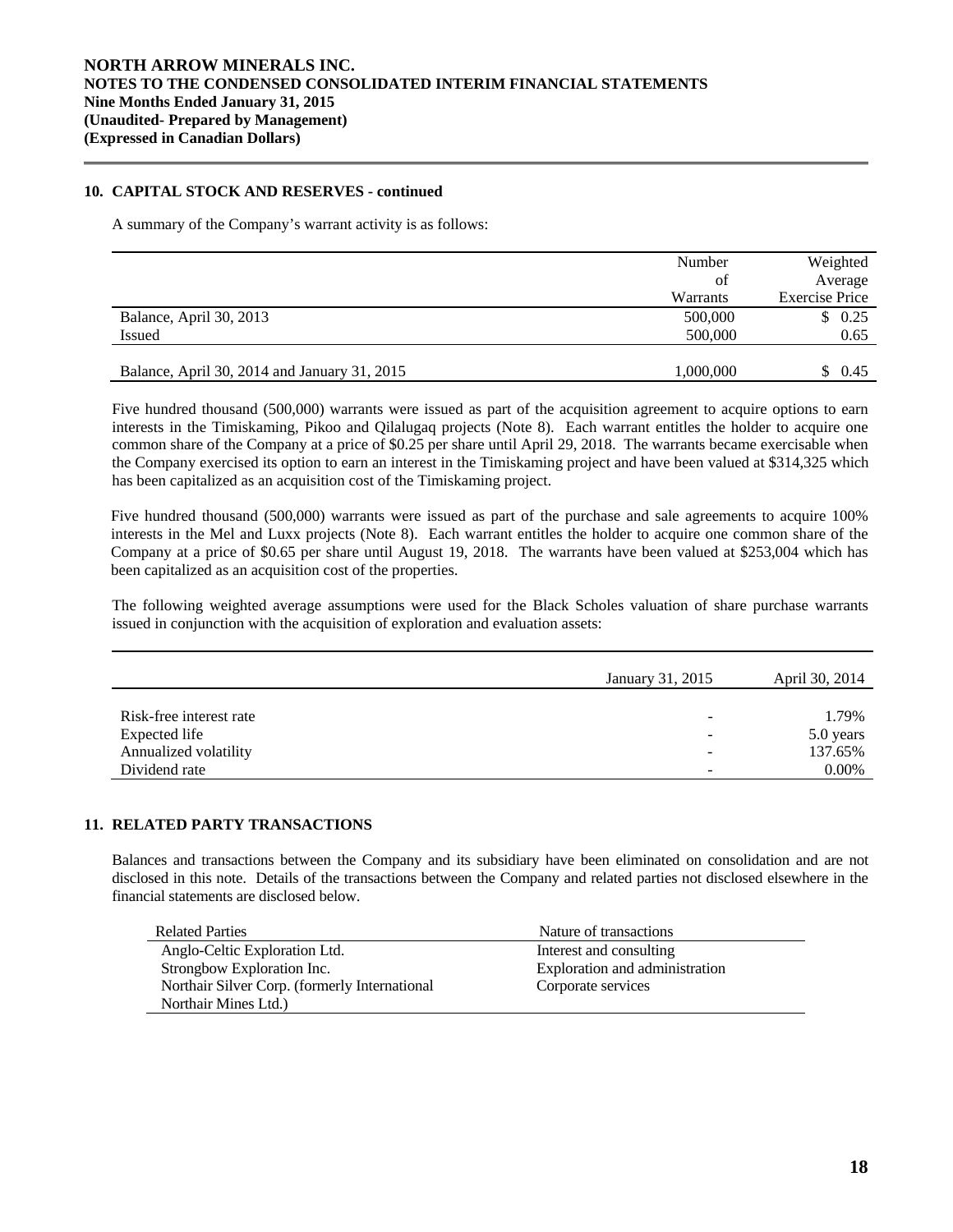## **11. RELATED PARTY TRANSACTIONS - continued**

The Company incurred the following transactions in the normal course of operations in connection with companies which have an officer and/or director in common.

- a) During the nine months ended January 31, 2015, the Company paid or accrued \$526 (2014 \$4,659) for technical services and office costs to Strongbow Exploration Inc., a company with common directors.
- b) During the nine months ended January 31, 2015, the Company paid or accrued \$37,219 (2014 \$39,979) for shared administrative and accounting services to Northair Silver Corp., a company with a common officer.
- c) During the nine months ended January 31, 2015 the Company paid \$nil (2014 \$14,387) for office fees and rent to Anglo Celtic Exploration Ltd., a company controlled by a director and officer.
- d) During the nine months ended January 31, 2015, the Company issued nil (2014 500,000) warrants to a director for exploration and evaluation assets with a value of \$nil (2014 - \$253,004).
- e) During the nine months ended January 31, 2015, the Company had warrants vest, which had previously been granted to a party related to a director for exploration and evaluation assets with a value of \$nil (2014 - \$314,325).

The Company considers officers and directors as key management personnel.

The remuneration of key management personnel was as follows:

|                                       | <b>Nine Months</b> | Nine Months |  |
|---------------------------------------|--------------------|-------------|--|
|                                       | January 31,        | January 31, |  |
|                                       | 2015               | 2014        |  |
|                                       |                    |             |  |
| Consulting and salaries <sup>1</sup>  | \$149,326          | \$132,262   |  |
| <b>Exploration salaries</b>           | 65,618             | 9,404       |  |
| Share-based compensation <sup>2</sup> | 361,461            | 406,852     |  |
|                                       |                    |             |  |
| Total                                 | \$576,405          | \$548,518   |  |

1 – When key management is working specifically on mineral properties their time is capitalized against the mineral property.

2 – Share-based compensation is the fair value of options and warrants that have been granted to directors and key management personnel.

# **12. COMMITMENTS**

As at January 31, 2015, the commitment for rental of the Company's office space is as follows:

| Year ending    |          |
|----------------|----------|
| April 30, 2015 | \$16,659 |
| April 30, 2016 | \$66.634 |
| April 30, 2017 | \$49,975 |